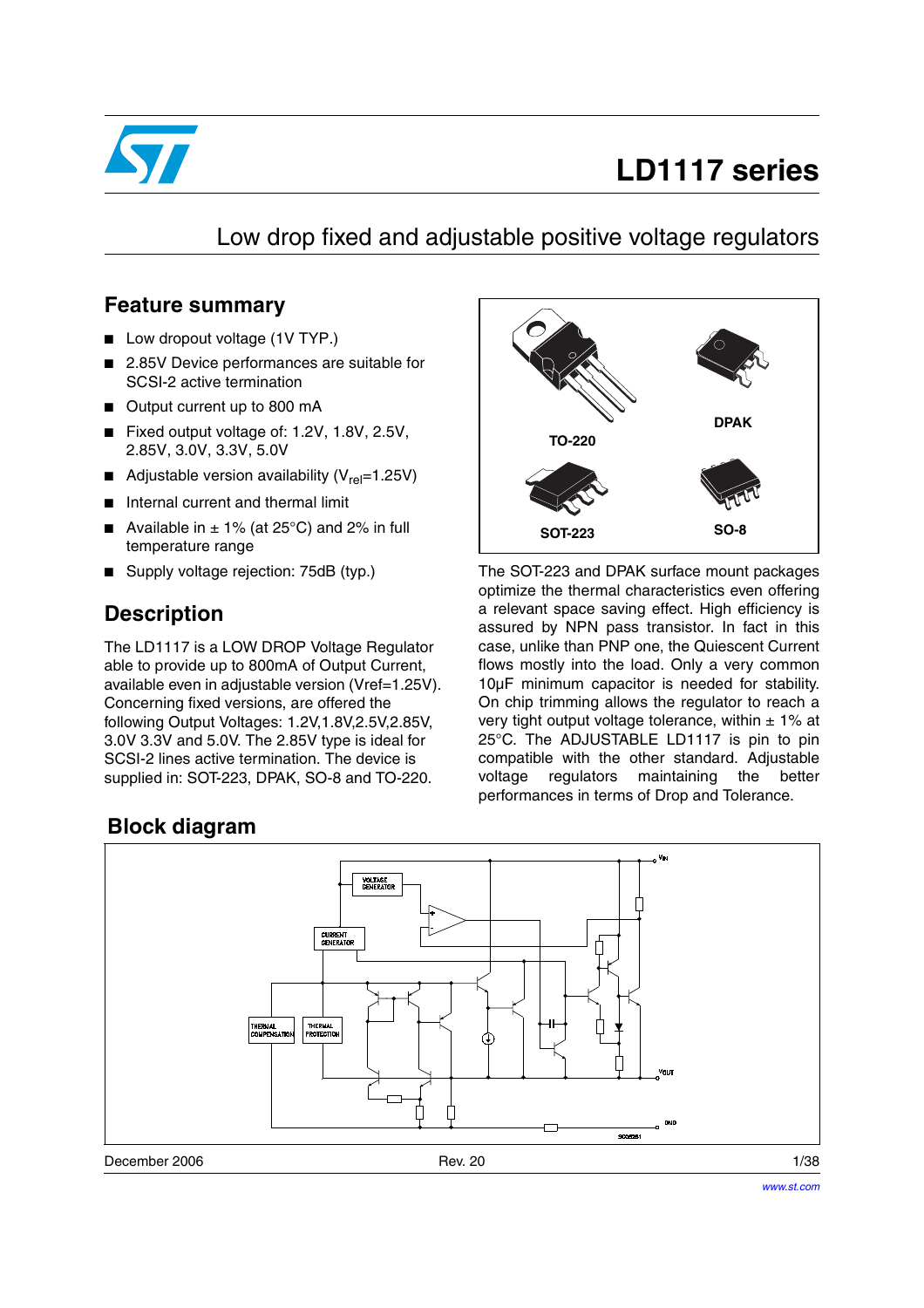# **Contents**

| $\mathbf 1$             |                                         |
|-------------------------|-----------------------------------------|
| $\overline{2}$          |                                         |
| 3                       |                                         |
| $\overline{\mathbf{4}}$ |                                         |
| 5                       |                                         |
| 6                       | LD1117 Adjustable: Application note  23 |
| $\overline{7}$          |                                         |
| 8                       |                                         |
| 9                       |                                         |

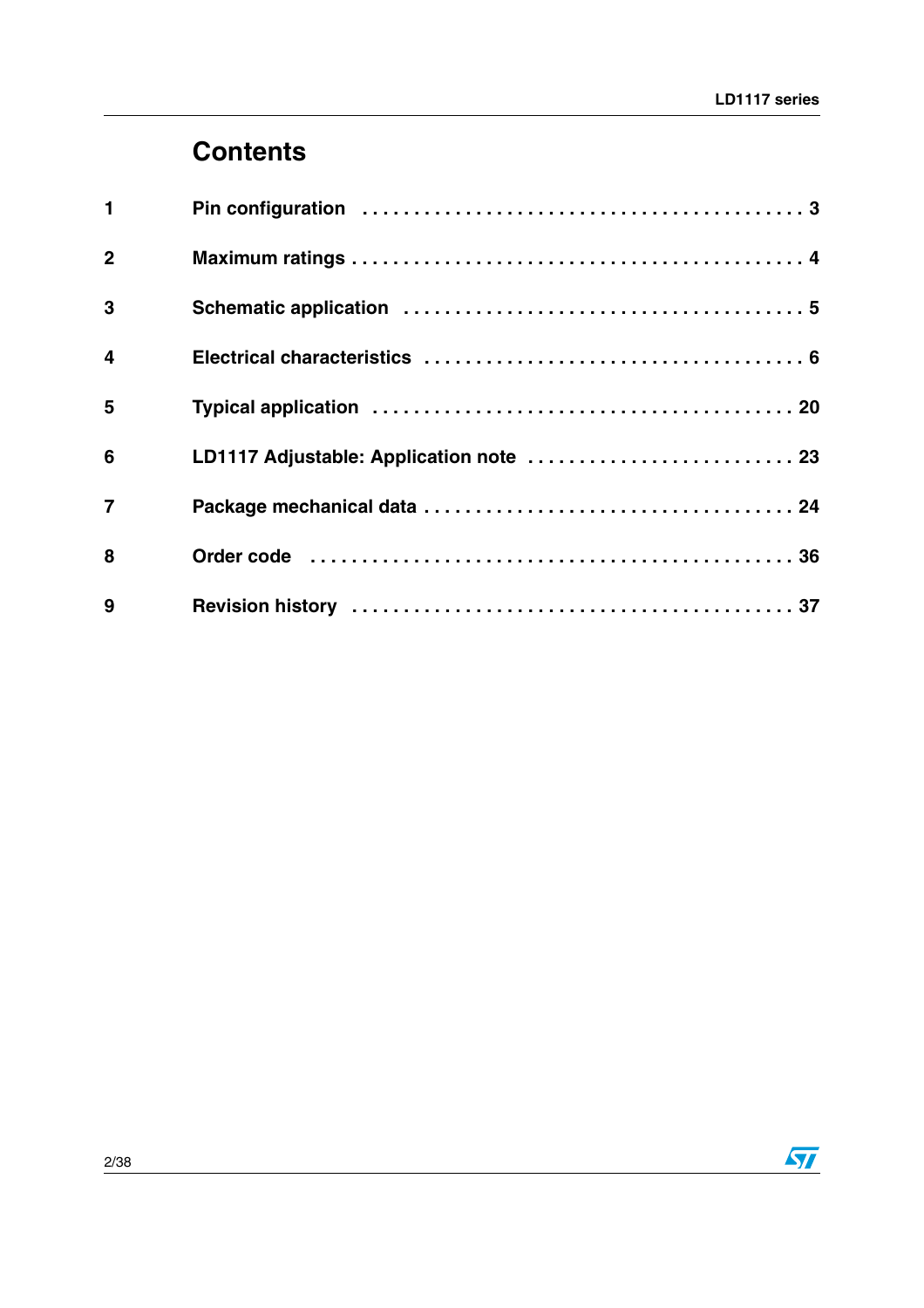# <span id="page-2-0"></span>**1 Pin configuration**





Note: The TAB is connected to the  $V_{OUT}$ 

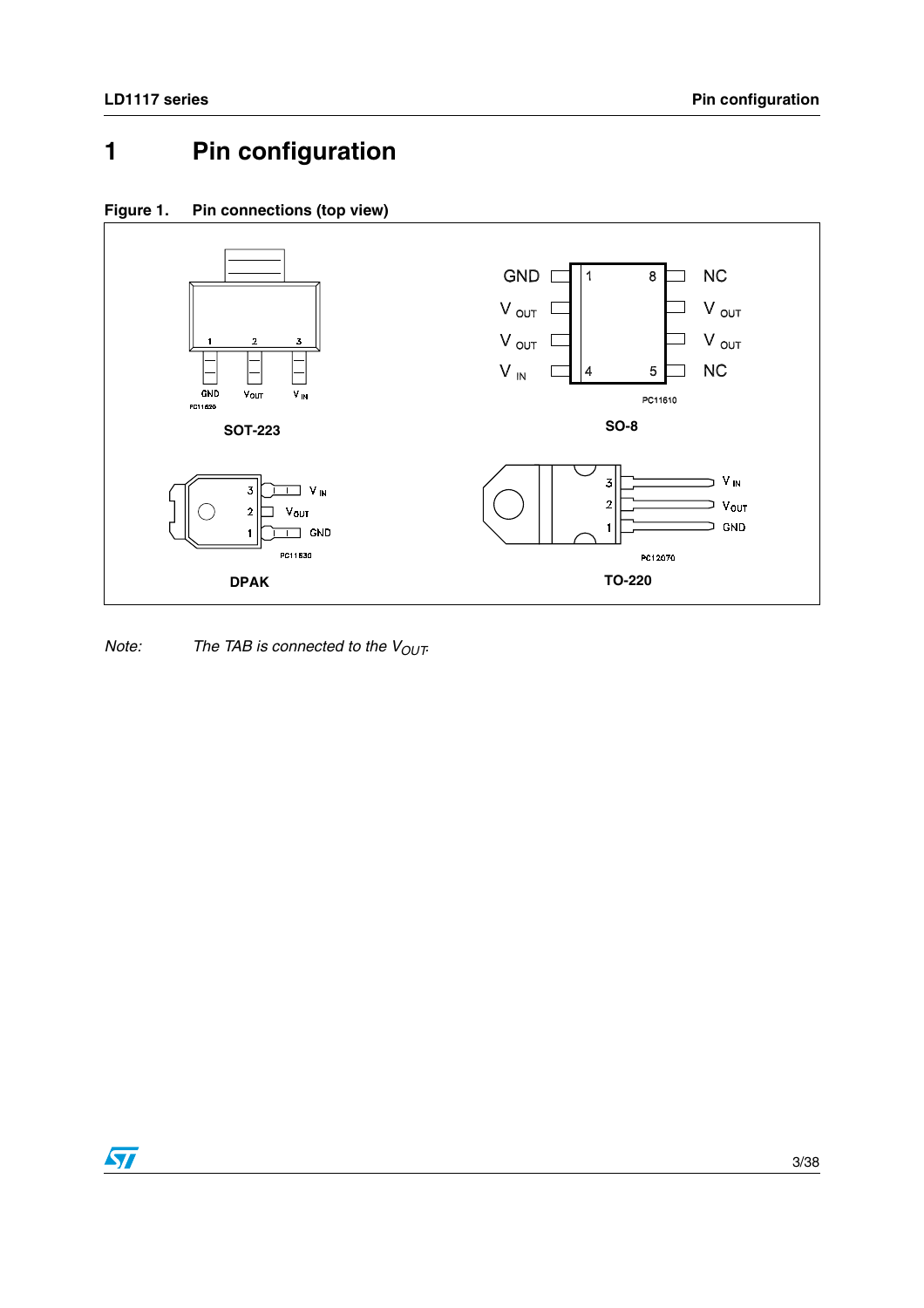# <span id="page-3-0"></span>**2 Maximum ratings**

| Table 1. | Absolute maximum ratings |  |
|----------|--------------------------|--|
|          |                          |  |

| Symbol                    | <b>Parameter</b>                                                    | <b>Value</b>  | Unit            |             |  |
|---------------------------|---------------------------------------------------------------------|---------------|-----------------|-------------|--|
| $V_{IN}$                  | DC Input Voltage                                                    | 15            | v               |             |  |
| $P_{TOT}$                 | Power Dissipation                                                   |               |                 |             |  |
| $\mathsf{T}_{\text{STG}}$ | Storage Temperature Range                                           |               | $-40$ to $+150$ | $^{\circ}C$ |  |
|                           |                                                                     | for C Version | $-40$ to $+150$ | $^{\circ}C$ |  |
| $T_{OP}$                  | <b>Operating Junction Temperature Range</b><br>for standard Version |               | 0 to $+150$     | °C          |  |

#### **Table 2. Thermal Data**

| Symbol     | <b>Parameter</b>                    | <b>SOT-223</b> | $SO-8$ | <b>DPAK</b> | TO-220 | Unit |
|------------|-------------------------------------|----------------|--------|-------------|--------|------|
| $R_{thJC}$ | Thermal Resistance Junction-case    | 15             | 20     |             |        | °C/W |
| $R_{thJA}$ | Thermal Resistance Junction-ambient |                |        |             | 50     | °C/W |

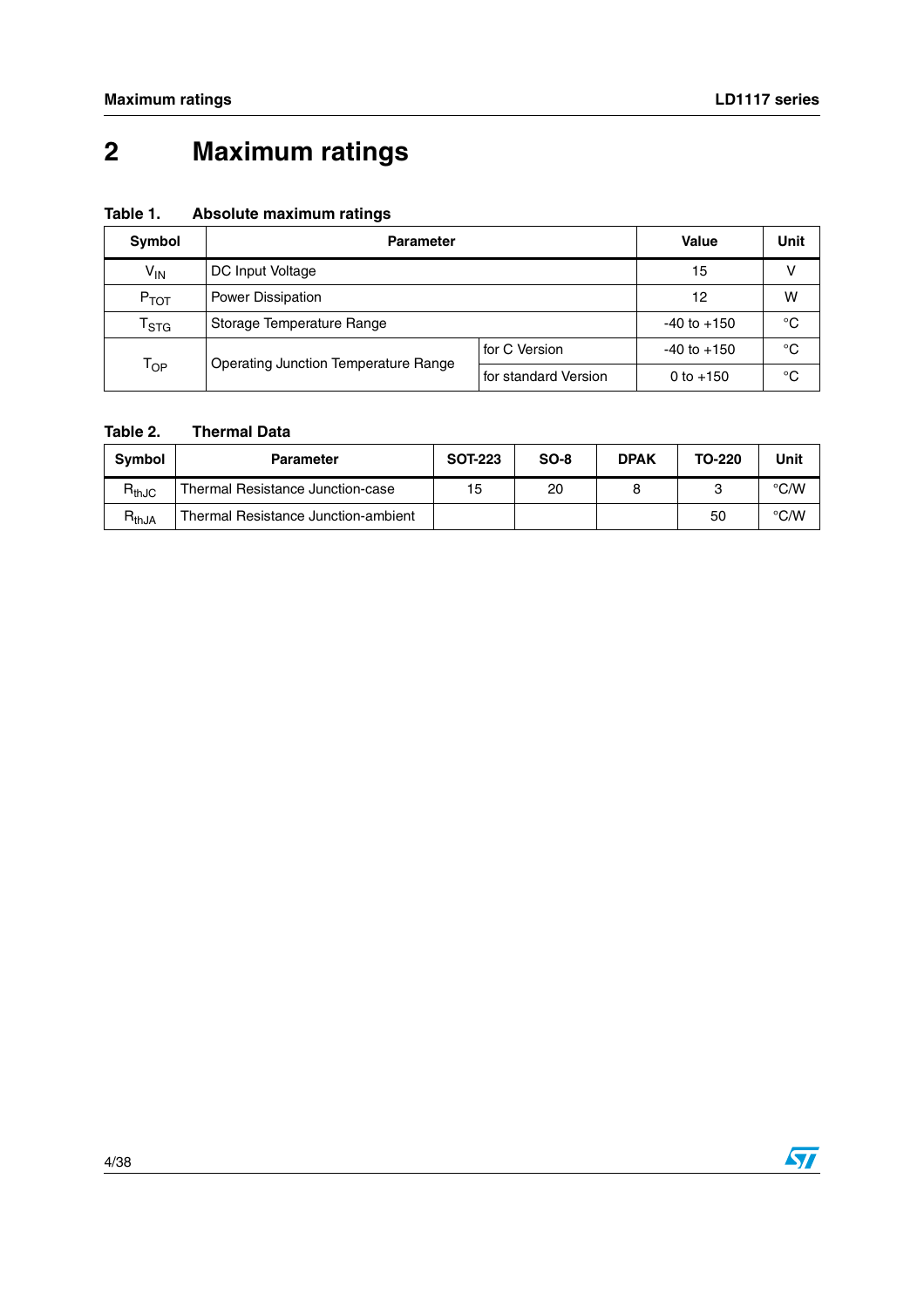## <span id="page-4-0"></span>**3 Schematic application**

**Figure 2. Application circuit (for 1.2V)**



#### **Figure 3. Application circuit (for other fixed output voltages)**

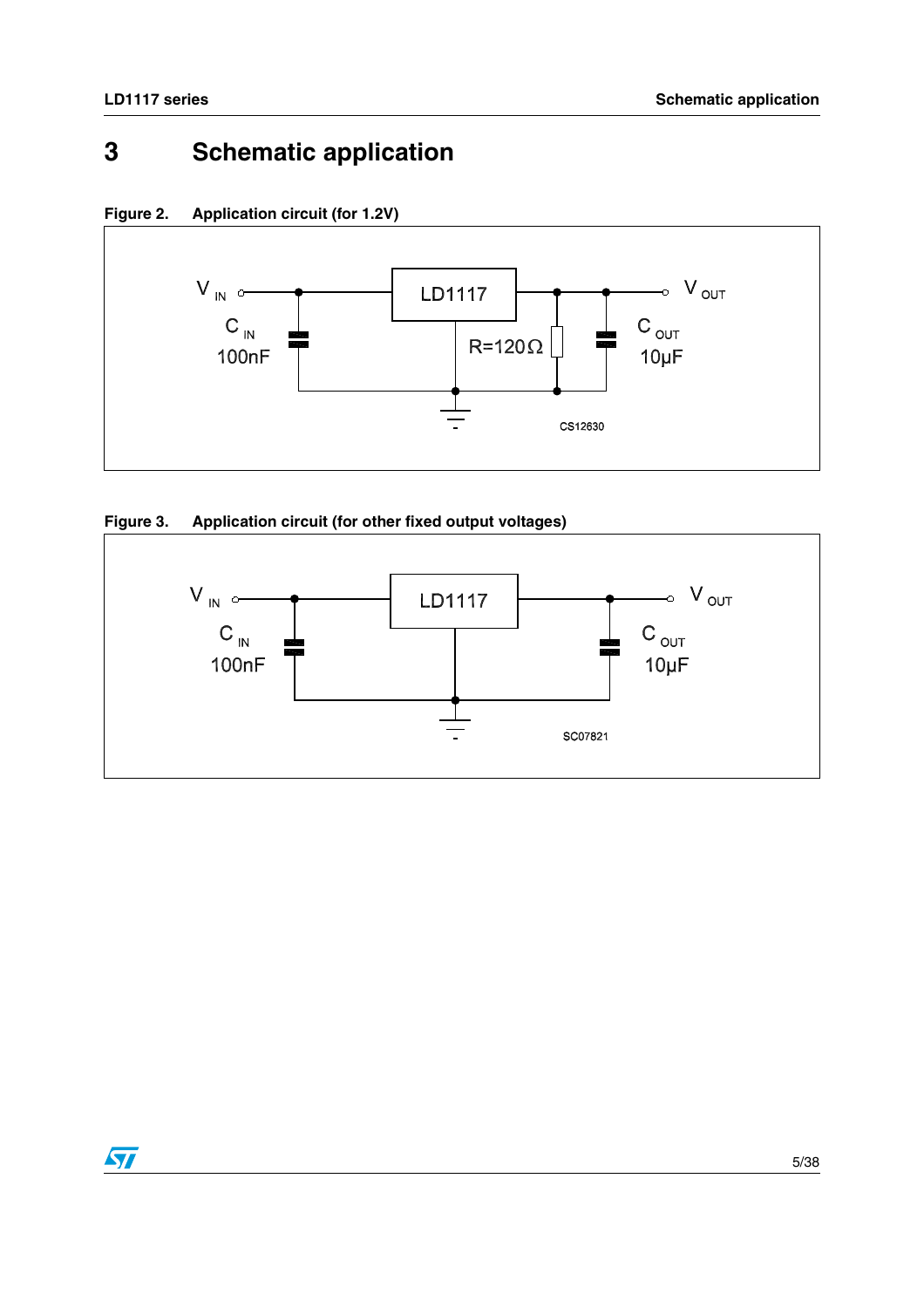# <span id="page-5-0"></span>**4 Electrical characteristics**

### **Table 3. Electrical characteristics of LD1117#12**

(refer to the test circuits,  $T_J = 0$  to 125<sup>°</sup>C,  $C_O = 10 \mu F$ , R = 120  $\Omega$  between GND and OUT pins, unless otherwise specified).

| Symbol                  | <b>Parameter</b>              | <b>Test</b>                                                                                            | Min.  | Typ.           | Max.  | <b>Unit</b> |
|-------------------------|-------------------------------|--------------------------------------------------------------------------------------------------------|-------|----------------|-------|-------------|
| $V_{\rm O}$             | Output voltage                | $V_{in}$ = 3.2 V, $I_{O}$ = 10 mA, T <sub>J</sub> = 25°C                                               | 1.188 | 1.20           | 1.212 | V           |
| $V_{\rm O}$             | Reference voltage             | $I_{\Omega}$ = 10 to 800 mA<br>$V_{in}$ - $V_{O}$ = 1.4 to 10 V                                        | 1.140 | 1.20           | 1.260 | $\vee$      |
| $\Delta V_{\rm O}$      | Line regulation               | $V_{in}$ - $V_{O}$ = 1.5 to 13.75 V, $I_{O}$ = 10 mA                                                   |       | 0.035          | 0.2   | $\%$        |
| $\Delta V_{\rm O}$      | Load regulation               | $V_{in}$ - $V_{O}$ = 3 V, $I_{O}$ = 10 to 800 mA                                                       |       | 0.1            | 0.4   | $\%$        |
| $\Delta V_{\rm O}$      | Temperature stability         |                                                                                                        |       | 0.5            |       | $\%$        |
| $\Delta V_{\Omega}$     | Long term stability           | 1000 hrs, $T_J = 125^{\circ}C$                                                                         |       | 0.3            |       | $\%$        |
| $V_{in}$                | Operating input voltage       |                                                                                                        |       |                | 15    | V           |
| $I_{\text{adj}}$        | Adjustment pin current        | $V_{in} \leq 15 V$                                                                                     |       | 60             | 120   | μA          |
| $\Delta I_{\text{adj}}$ | Adjustment pin current change | $V_{in}$ - $V_{O}$ = 1.4 to 10 V<br>$I_{\text{O}}$ = 10 to 800 mA                                      |       | 1              | 5     | μA          |
| $I_{O(min)}$            | Minimum load current          | $V_{in}$ = 15 V                                                                                        |       | $\overline{2}$ | 5     | mA          |
| $I_{\rm O}$             | Output current                | $V_{in}$ - $V_{O}$ = 5 V, T <sub>J</sub> = 25°C                                                        | 800   | 950            | 1300  | mA          |
| eN                      | Output noise $(\%V_{\cap})$   | B = 10Hz to 10KHz, $T_{J}$ = 25°C                                                                      |       | 0.003          |       | $\%$        |
| <b>SVR</b>              | Supply voltage rejection      | $I_O = 40$ mA, f = 120Hz, T <sub>J</sub> = 25°C<br>$V_{in}$ - $V_{O}$ = 3 V, $V_{righte}$ = 1 $V_{PP}$ | 60    | 75             |       | dB          |
|                         |                               | $I_{\rm O}$ = 100 mA                                                                                   |       | 1              | 1.1   |             |
| $V_d$                   | Dropout voltage               | $I_{\Omega} = 500 \text{ mA}$                                                                          |       | 1.05           | 1.15  | v           |
|                         |                               | $I_{O} = 800$ mA                                                                                       |       | 1.10           | 1.2   |             |
|                         | Thermal regulation            | $T_a = 25^{\circ}$ C, 30ms Pulse                                                                       |       | 0.01           | 0.1   | % /W        |

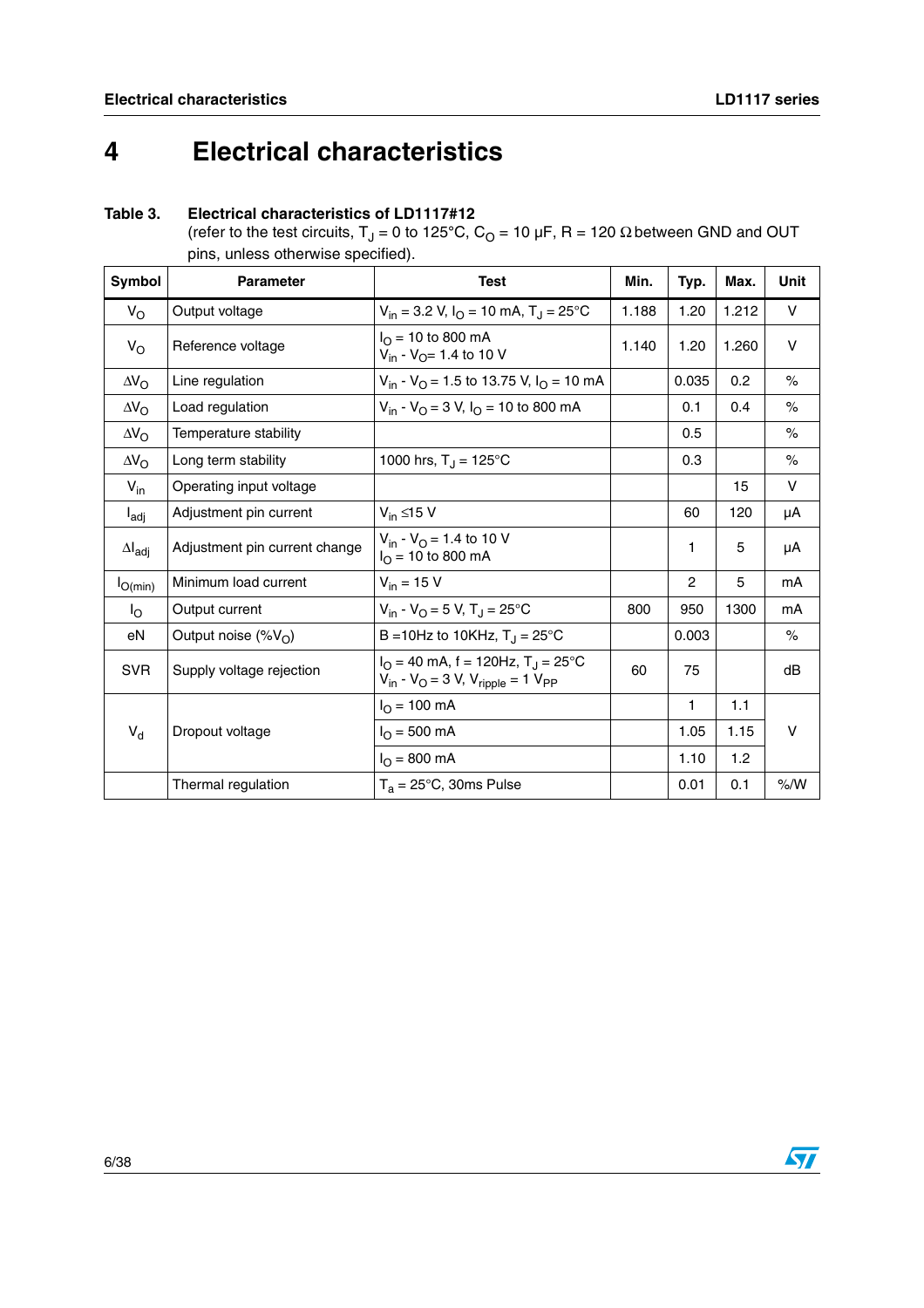#### **Table 4. Electrical characteristics of LD1117#18**

(refer to the test circuits,  $T_J = 0$  to 125°C,  $C_O = 10 \mu F$ , unless otherwise specified).

| Symbol             | <b>Parameter</b>         | <b>Test</b>                                                                                   | Min. | Typ. | Max.             | Unit    |
|--------------------|--------------------------|-----------------------------------------------------------------------------------------------|------|------|------------------|---------|
| $V_{\rm O}$        | Output voltage           | $V_{in}$ = 3.8 V, $I_{O}$ = 10 mA, $T_{J}$ = 25°C                                             | 1.78 | 1.8  | 1.82             | $\vee$  |
| $V_{\rm O}$        | Output voltage           | $I_{\text{O}}$ = 0 to 800 mA, V <sub>in</sub> = 3.3 to 8 V                                    | 1.76 |      | 1.84             | $\vee$  |
| $\Delta V_{\rm O}$ | Line regulation          | $V_{in}$ = 3.3 to 8 V, $I_{O}$ = 0 mA                                                         |      | 1    | 6                | mV      |
| $\Delta V_{\rm O}$ | Load regulation          | $V_{in}$ = 3.3 V, $I_{O}$ = 0 to 800 mA                                                       |      | 1    | 10               | mV      |
| $\Delta V_{\rm O}$ | Temperature stability    |                                                                                               |      | 0.5  |                  | $\%$    |
| $\Delta V_{\rm O}$ | Long term stability      | 1000 hrs, $T_{\rm J} = 125^{\circ}$ C                                                         |      | 0.3  |                  | $\%$    |
| $V_{in}$           | Operating input voltage  | $I_{\Omega} = 100 \text{ mA}$                                                                 |      |      | 10               | $\vee$  |
| $I_{d}$            | Quiescent current        | $V_{in} \leq 8 V$                                                                             |      | 5    | 10               | mA      |
| Ιo                 | Output current           | $V_{in} = 6.8 V, T_{d} = 25^{\circ}C$                                                         | 800  | 950  | 1300             | mA      |
| eN                 | Output noise voltage     | B = 10Hz to 10KHz, $T_{J}$ = 25°C                                                             |      | 100  |                  | $\mu$ V |
| <b>SVR</b>         | Supply voltage rejection | $IO = 40$ mA, f = 120Hz, T <sub>J</sub> = 25°C<br>$V_{in}$ = 5.5 V, $V_{ripole}$ = 1 $V_{PP}$ | 60   | 75   |                  | dB      |
|                    |                          | $I_{\Omega}$ = 100 mA                                                                         |      | 1    | 1.1              |         |
| $V_d$              | Dropout voltage          | $I_{O} = 500$ mA                                                                              |      | 1.05 | 1.15             | $\vee$  |
|                    |                          | $I_{\Omega} = 800 \text{ mA}$                                                                 |      | 1.10 | 1.2 <sub>1</sub> |         |
|                    | Thermal regulation       | $T_a = 25^{\circ}$ C, 30ms Pulse                                                              |      | 0.01 | 0.1              | % /W    |

#### **Table 5. Electrical characteristics of LD1117#25**

(refer to the test circuits,  $T_J = 0$  to 125<sup>°</sup>C,  $C_O = 10 \mu F$ , unless otherwise specified).

| Symbol             | <b>Parameter</b>         | <b>Test</b>                                                                                                        | Min.  | Typ. | Max.  | Unit    |
|--------------------|--------------------------|--------------------------------------------------------------------------------------------------------------------|-------|------|-------|---------|
| $V_{\rm O}$        | Output voltage           | $V_{in}$ = 4.5 V, $I_{O}$ = 10 mA, $T_{J}$ = 25°C                                                                  | 2.475 | 2.5  | 2.525 | V       |
| $V_{\rm O}$        | Output voltage           | $I_{\text{O}}$ = 0 to 800 mA, V <sub>in</sub> = 3.9 to 10 V                                                        | 2.45  |      | 2.55  | V       |
| $\Delta V_{\rm O}$ | Line regulation          | $V_{in}$ = 3.9 to 10 V, $I_{\Omega}$ = 0 mA                                                                        |       | 1    | 6     | mV      |
| $\Delta V_{\rm O}$ | Load regulation          | $V_{in}$ = 3.9 V, $I_{O}$ = 0 to 800 mA                                                                            |       | 1    | 10    | mV      |
| $\Delta V_{\rm O}$ | Temperature stability    |                                                                                                                    |       | 0.5  |       | $\%$    |
| $\Delta V_{\rm O}$ | Long term stability      | 1000 hrs, $T_{\rm J} = 125^{\circ}$ C                                                                              |       | 0.3  |       | $\%$    |
| $V_{in}$           | Operating input voltage  | $I_{\text{O}} = 100 \text{ mA}$                                                                                    |       |      | 15    | $\vee$  |
| $I_d$              | Quiescent current        | $V_{in} \leq 10 V$                                                                                                 |       | 5    | 10    | mA      |
| $I_{\rm O}$        | Output current           | $V_{in}$ = 7.5 VT <sub>J</sub> = 25°C                                                                              | 800   | 950  | 1300  | mA      |
| eN                 | Output noise voltage     | B = 10Hz to 10KHz, $T_J = 25^{\circ}C$                                                                             |       | 100  |       | $\mu$ V |
| <b>SVR</b>         | Supply voltage rejection | $I_{\Omega}$ = 40 mA, f = 120Hz, T <sub>J</sub> = 25 <sup>o</sup> C<br>$V_{in}$ = 5.5 V, $V_{ripole}$ = 1 $V_{PP}$ | 60    | 75   |       | dB      |
|                    |                          | $I_{\rm O}$ = 100 mA                                                                                               |       | 1    | 1.1   |         |
| $V_{d}$            | Dropout voltage          | $I_{\Omega} = 500 \text{ mA}$                                                                                      |       | 1.05 | 1.15  | V       |
|                    |                          | $I_{\Omega} = 800 \text{ mA}$                                                                                      |       | 1.10 | 1.2   |         |
|                    | Thermal regulation       | $T_a = 25^{\circ}$ C, 30ms Pulse                                                                                   |       | 0.01 | 0.1   | $\%$ /W |
|                    |                          |                                                                                                                    |       |      |       | 7/38    |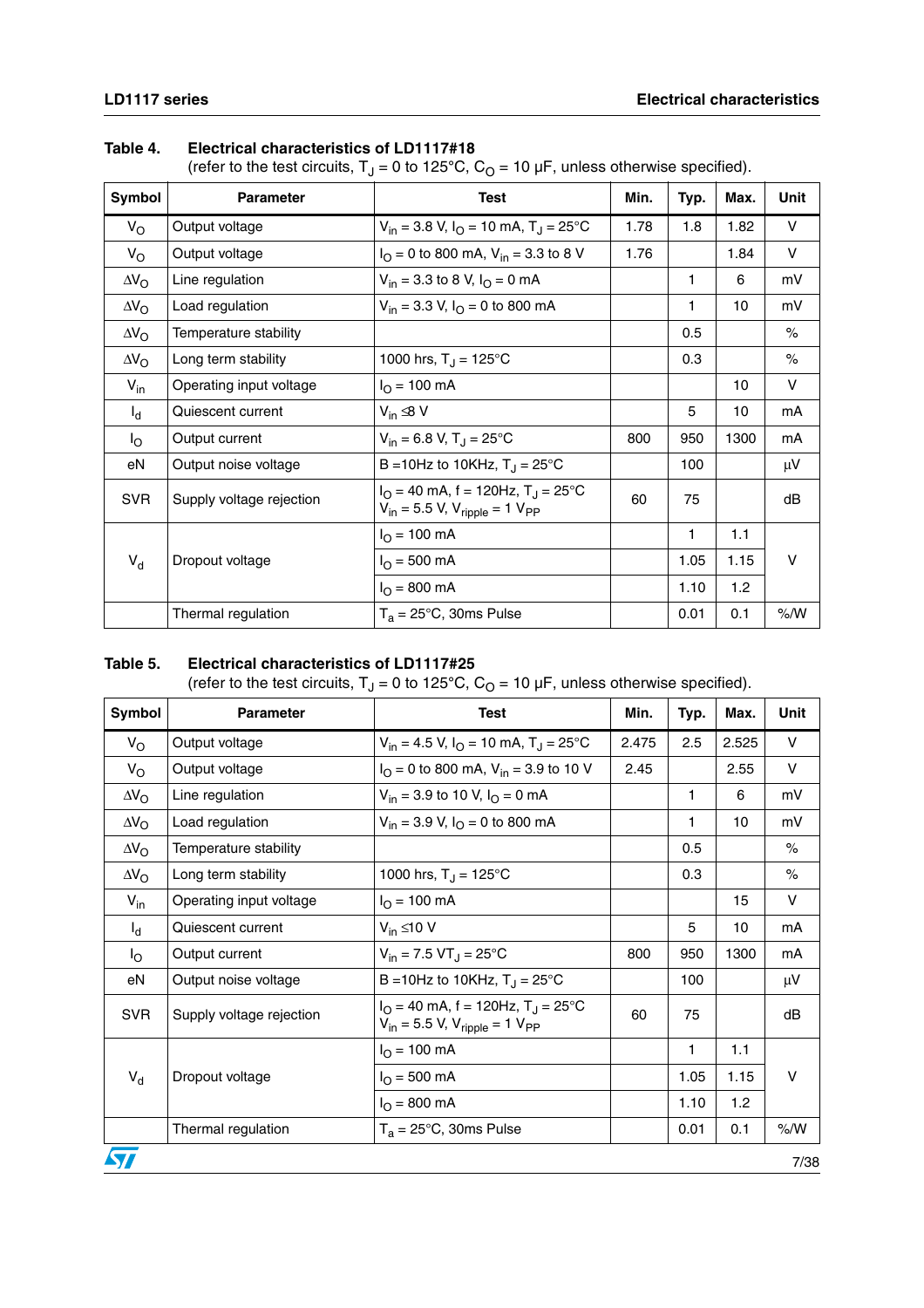| Symbol             | <b>Parameter</b>         | <b>Test</b>                                                                                            | Min. | Typ. | Max. | Unit    |
|--------------------|--------------------------|--------------------------------------------------------------------------------------------------------|------|------|------|---------|
| $V_{\rm O}$        | Output voltage           | $V_{in}$ = 4.85 V, $I_{O}$ = 10 mA, T <sub>J</sub> = 25°C                                              | 2.82 | 2.85 | 2.88 | $\vee$  |
| $V_{\rm O}$        | Output voltage           | $IO = 0$ to 800 mA, $Vin = 4.25$ to 10 V                                                               | 2.79 |      | 2.91 | $\vee$  |
| $\Delta V_{\rm O}$ | Line regulation          | $V_{in}$ = 4.25 to 10 V, $I_{\Omega}$ = 0 mA                                                           |      | 1    | 6    | mV      |
| $\Delta V_{\rm O}$ | Load regulation          | $V_{in}$ = 4.25 V, $I_{\Omega}$ = 0 to 800 mA                                                          |      | 1    | 10   | mV      |
| $\Delta V_{\rm O}$ | Temperature stability    |                                                                                                        |      | 0.5  |      | $\%$    |
| $\Delta V_{\rm O}$ | Long term stability      | 1000 hrs, $T_J = 125^{\circ}C$                                                                         |      | 0.3  |      | $\%$    |
| $V_{in}$           | Operating input voltage  | $I_{\Omega}$ = 100 mA                                                                                  |      |      | 15   | $\vee$  |
| $I_{d}$            | Quiescent current        | $V_{in} \leq 10 V$                                                                                     |      | 5    | 10   | mA      |
| l <sub>O</sub>     | Output current           | $V_{in}$ = 7.85 VT <sub>J</sub> = 25 °C                                                                | 800  | 950  | 1300 | mA      |
| eN                 | Output noise voltage     | B = 10Hz to 10KHz, $T_{\rm J}$ = 25°C                                                                  |      | 100  |      | $\mu$ V |
| <b>SVR</b>         | Supply voltage rejection | $I_{\Omega}$ = 40 mA, f = 120Hz, T <sub>J</sub> = 25°C<br>$V_{in}$ = 5.85 V, $V_{ripole}$ = 1 $V_{PP}$ | 60   | 75   |      | dB      |
|                    |                          | $I_{\Omega}$ = 100 mA                                                                                  |      | 1    | 1.1  |         |
| $V_{d}$            | Dropout voltage          | $I_{\Omega}$ = 500 mA                                                                                  |      | 1.05 | 1.15 | $\vee$  |
|                    |                          | $I_{\Omega} = 800 \text{ mA}$                                                                          |      | 1.10 | 1.2  |         |
|                    | Thermal regulation       | $T_a = 25^{\circ}$ C, 30ms Pulse                                                                       |      | 0.01 | 0.1  | % /W    |

#### **Table 6. Electrical characteristics of LD1117#28**

(refer to the test circuits,  $T_J = 0$  to 125<sup>°</sup>C,  $C_O = 10 \mu F$ , unless otherwise specified).

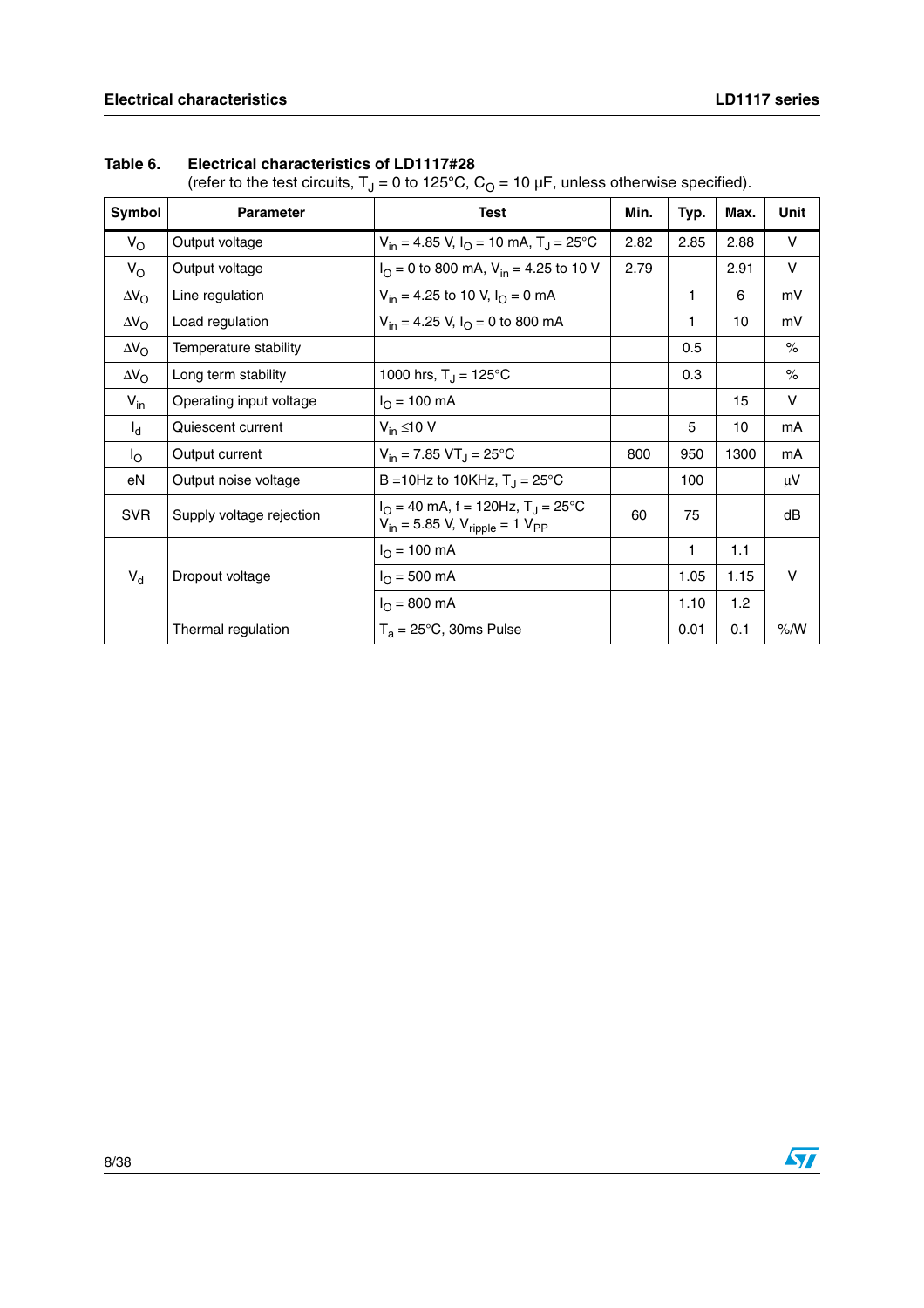| Symbol             | <b>Parameter</b>         | <b>Test</b>                                                                              | Min. | Typ. | Max. | Unit   |
|--------------------|--------------------------|------------------------------------------------------------------------------------------|------|------|------|--------|
| $V_{\rm O}$        | Output voltage           | $V_{in}$ = 5 V, I <sub>O</sub> = 10 mA, T <sub>J</sub> = 25°C                            | 2.97 | 3    | 3.03 | V      |
| $V_{\rm O}$        | Output voltage           | $IO = 0$ to 800 mA, $Vin = 4.5$ to 10 V                                                  | 2.94 |      | 3.06 | $\vee$ |
| $\Delta V_{\rm O}$ | Line regulation          | $V_{in}$ = 4.5 to 12 V, $I_{O}$ = 0 mA                                                   |      | 1    | 6    | mV     |
| $\Delta V_{\rm O}$ | Load regulation          | $V_{in}$ = 4.5 V, $I_{O}$ = 0 to 800 mA                                                  |      | 1    | 10   | mV     |
| $\Delta V_{\rm O}$ | Temperature stability    |                                                                                          |      | 0.5  |      | $\%$   |
| $\Delta V_{\rm O}$ | Long term stability      | 1000 hrs, $T_J = 125^{\circ}C$                                                           |      | 0.3  |      | $\%$   |
| $V_{in}$           | Operating input voltage  | $I_{\Omega}$ = 100 mA                                                                    |      |      | 15   | $\vee$ |
| $I_d$              | Quiescent current        | $V_{in} \leq 12 V$                                                                       |      | 5    | 10   | mA     |
| $I_{\rm O}$        | Output current           | $V_{in} = 8 V$ , T <sub>J</sub> = 25°C                                                   | 800  | 950  | 1300 | mA     |
| eN                 | Output noise voltage     | B = 10Hz to 10KHz, $T_{\rm J}$ = 25°C                                                    |      | 100  |      | μV     |
| <b>SVR</b>         | Supply voltage rejection | $I_O = 40$ mA, f = 120Hz, T <sub>J</sub> = 25°C<br>$V_{in} = 6 V, V_{ripole} = 1 V_{PP}$ | 60   | 75   |      | dB     |
|                    |                          | $I_{O} = 100$ mA                                                                         |      | 1    | 1.1  |        |
| $V_d$              | Dropout voltage          | $I_{\Omega} = 500 \text{ mA}$                                                            |      | 1.05 | 1.15 | V      |
|                    |                          | $I_{\Omega} = 800 \text{ mA}$                                                            |      | 1.10 | 1.2  |        |
|                    | Thermal regulation       | $T_a = 25^{\circ}$ C, 30ms Pulse                                                         |      | 0.01 | 0.1  | % /W   |

### **Table 7. Electrical characteristics of LD1117#30**

(refer to the test circuits,  $T_1 = 0$  to 125<sup>°</sup>C,  $C_0 = 10 \mu F$ , unless otherwise specified).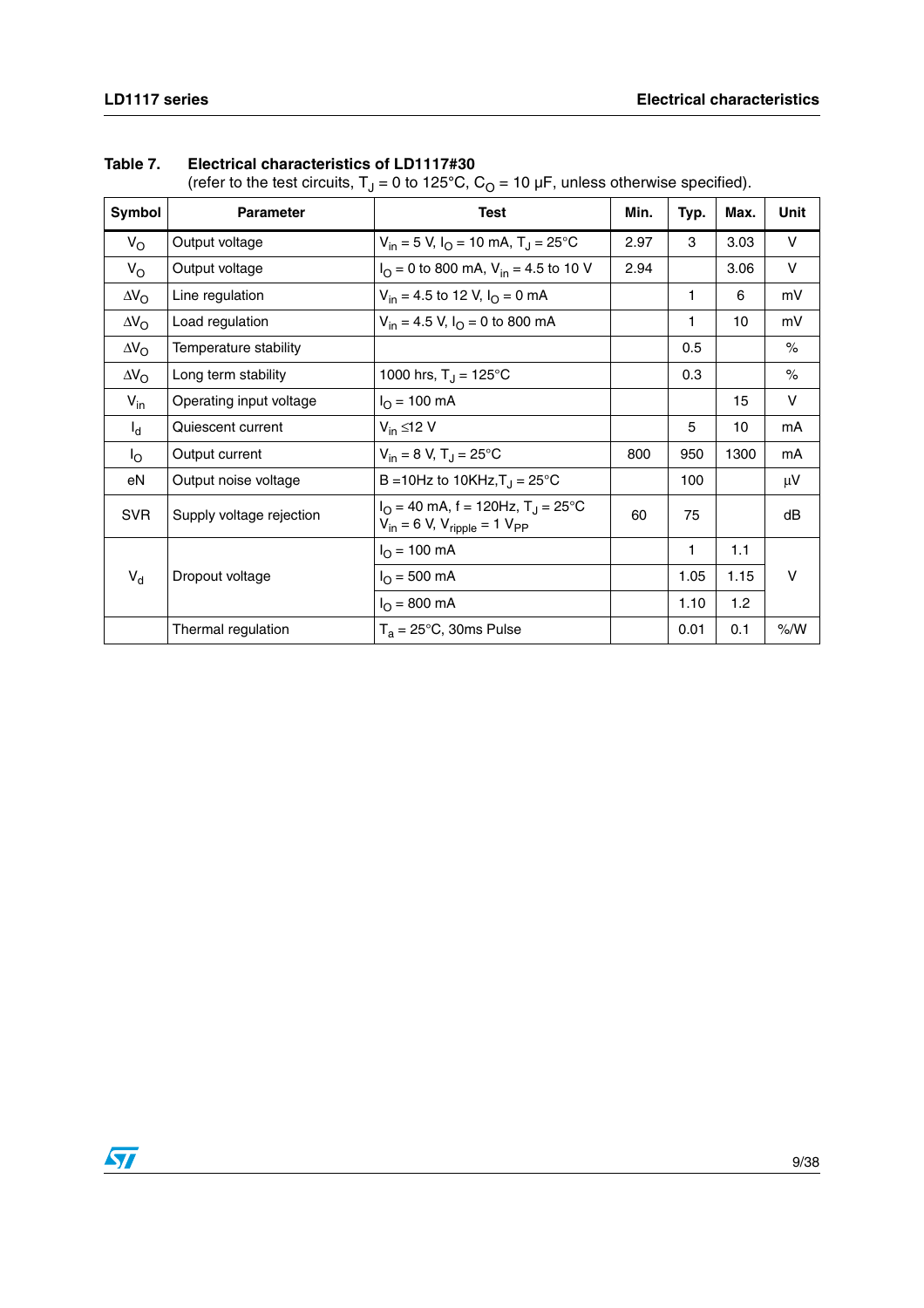| Symbol             | <b>Parameter</b>         | <b>Test</b>                                                                                       | Min.  | Typ. | Max.  | Unit    |
|--------------------|--------------------------|---------------------------------------------------------------------------------------------------|-------|------|-------|---------|
| $V_{\rm O}$        | Output voltage           | $V_{in}$ = 5.3 V, $I_{O}$ = 10 mA, T <sub>J</sub> = 25 °C                                         | 3.267 | 3.3  | 3.333 | V       |
| $V_{\rm O}$        | Output voltage           | $IO = 0$ to 800 mA, $Vin = 4.75$ to 10 V                                                          | 3.235 |      | 3.365 | $\vee$  |
| $\Delta V_{\rm O}$ | Line regulation          | $V_{in}$ = 4.75 to 15 V, $I_{\Omega}$ = 0 mA                                                      |       | 1    | 6     | mV      |
| $\Delta V_{\rm O}$ | Load regulation          | $V_{in}$ = 4.75 V, $I_{\Omega}$ = 0 to 800 mA                                                     |       | 1    | 10    | mV      |
| $\Delta V_{\rm O}$ | Temperature stability    |                                                                                                   |       | 0.5  |       | $\%$    |
| $\Delta V_{\rm O}$ | Long term stability      | 1000 hrs, $T_{\rm J} = 125^{\circ}$ C                                                             |       | 0.3  |       | $\%$    |
| $V_{in}$           | Operating input voltage  | $I_{\odot}$ = 100 mA                                                                              |       |      | 15    | $\vee$  |
| $I_d$              | Quiescent current        | $V_{in} \leq 15 V$                                                                                |       | 5    | 10    | mA      |
| l <sub>O</sub>     | Output current           | $V_{in}$ = 8.3 V, T <sub>J</sub> = 25 °C                                                          | 800   | 950  | 1300  | mA      |
| eN                 | Output noise voltage     | B = 10Hz to 10KHz, $T_J = 25^{\circ}$ C                                                           |       | 100  |       | $\mu$ V |
| <b>SVR</b>         | Supply voltage rejection | $I_{\Omega}$ = 40 mA, f = 120Hz, T <sub>J</sub> = 25°C<br>$V_{in} = 6.3 V, V_{ripole} = 1 V_{PP}$ | 60    | 75   |       | dB      |
|                    |                          | $I_{\Omega}$ = 100 mA                                                                             |       | 1    | 1.1   |         |
| $V_{d}$            | Dropout voltage          | $I_{\Omega} = 500 \text{ mA}$                                                                     |       | 1.05 | 1.15  | $\vee$  |
|                    |                          | $I_{\Omega} = 800 \text{ mA}$                                                                     |       | 1.10 | 1.2   |         |
|                    | Thermal regulation       | $T_a = 25^{\circ}$ C, 30ms Pulse                                                                  |       | 0.01 | 0.1   | % /W    |

### **Table 8. Electrical characteristics of LD1117#33**

(refer to the test circuits,  $T_J = 0$  to 125<sup>°</sup>C,  $C_O = 10 \mu F$ , unless otherwise specified).

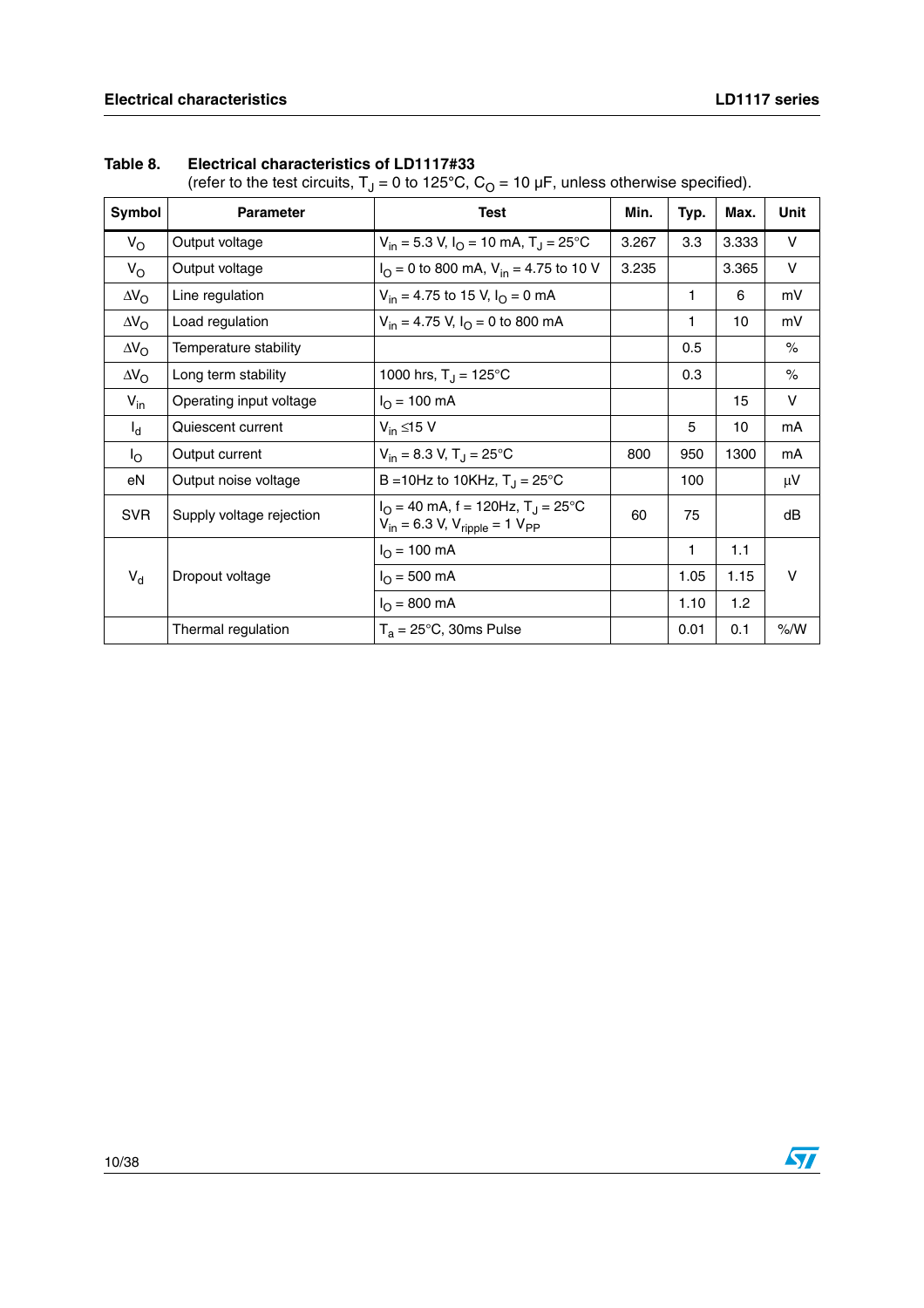| Symbol             | <b>Parameter</b>         | <b>Test</b>                                                                              | Min. | Typ. | Max. | Unit   |
|--------------------|--------------------------|------------------------------------------------------------------------------------------|------|------|------|--------|
| $V_{\rm O}$        | Output voltage           | $V_{in}$ = 7 V, $I_{O}$ = 10 mA, T <sub>J</sub> = 25°C                                   | 4.95 | 5    | 5.05 | V      |
| $V_{\rm O}$        | Output voltage           | $I_{\text{O}}$ = 0 to 800 mA, V <sub>in</sub> = 6.5 to 15 V                              | 4.9  |      | 5.1  | $\vee$ |
| $\Delta V_{\rm O}$ | Line regulation          | $V_{in}$ = 6.5 to 15 V, $I_{O}$ = 0 mA                                                   |      | 1    | 10   | mV     |
| $\Delta V_{\rm O}$ | Load regulation          | $V_{in}$ = 6.5 V, $I_{O}$ = 0 to 800 mA                                                  |      | 1    | 15   | mV     |
| $\Delta V_{\rm O}$ | Temperature stability    |                                                                                          |      | 0.5  |      | $\%$   |
| $\Delta V_{\rm O}$ | Long term stability      | 1000 hrs, $T_J = 125^{\circ}C$                                                           |      | 0.3  |      | $\%$   |
| $V_{in}$           | Operating input voltage  | $I_{\Omega}$ = 100 mA                                                                    |      |      | 15   | $\vee$ |
| $I_d$              | Quiescent current        | $V_{in} \leq 15 V$                                                                       |      | 5    | 10   | mA     |
| $I_{\rm O}$        | Output current           | $V_{in}$ = 10 V, T <sub>J</sub> = 25°C                                                   | 800  | 950  | 1300 | mA     |
| eN                 | Output noise voltage     | B = 10Hz to 10KHz, $T_{\rm J}$ = 25°C                                                    |      | 100  |      | μV     |
| <b>SVR</b>         | Supply voltage rejection | $I_O = 40$ mA, f = 120Hz, T <sub>J</sub> = 25°C<br>$V_{in} = 8 V, V_{ripole} = 1 V_{PP}$ | 60   | 75   |      | dB     |
|                    |                          | $I_{O} = 100$ mA                                                                         |      | 1    | 1.1  |        |
| $V_d$              | Dropout voltage          | $I_{\Omega} = 500 \text{ mA}$                                                            |      | 1.05 | 1.15 | V      |
|                    |                          | $I_{\Omega} = 800 \text{ mA}$                                                            |      | 1.10 | 1.2  |        |
|                    | Thermal regulation       | $T_a = 25^{\circ}$ C, 30ms Pulse                                                         |      | 0.01 | 0.1  | % /W   |

#### **Table 9. Electrical characteristics of LD1117#50**

(refer to the test circuits,  $T_1 = 0$  to 125<sup>°</sup>C,  $C_0 = 10 \mu F$ , unless otherwise specified).

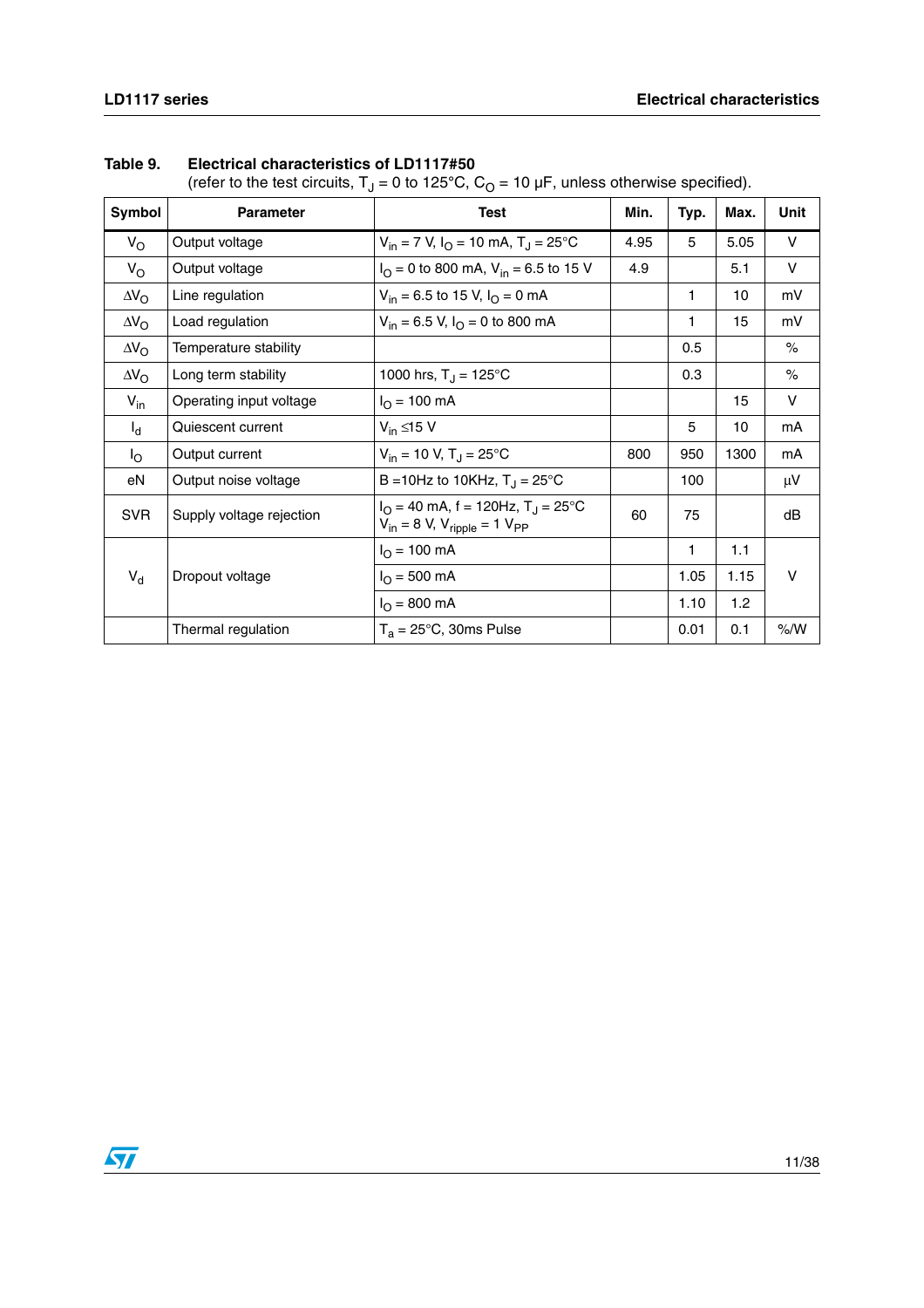| Symbol                  | <b>Parameter</b>              | <b>Test</b>                                                                                           | Min.  | Typ.  | Max.  | Unit   |
|-------------------------|-------------------------------|-------------------------------------------------------------------------------------------------------|-------|-------|-------|--------|
|                         |                               | $V_{in}$ - $V_{O}$ = 2 V, $I_{O}$ = 10 mA, T <sub>J</sub> = 25 <sup>o</sup> C                         | 1.238 | 1.25  | 1.262 | V      |
| $V_{ref}$               | Reference voltage             |                                                                                                       |       |       |       |        |
| $V_{ref}$               | Reference voltage             | $IO$ = 10 to 800 mA, V <sub>in</sub> - V <sub>O</sub> = 1.4 to 10 V                                   | 1.225 |       | 1.275 | $\vee$ |
| $\Delta V_{\rm O}$      | Line regulation               | $V_{in}$ - $V_{O}$ = 1.5 to 13.75 V, $I_{O}$ = 10 mA                                                  |       | 0.035 | 0.2   | $\%$   |
| $\Delta V_{\rm O}$      | Load regulation               | $V_{in}$ - $V_{O}$ = 3 V, $I_{O}$ = 10 to 800 mA                                                      |       | 0.1   | 0.4   | $\%$   |
| $\Delta V_{\rm O}$      | Temperature stability         |                                                                                                       |       | 0.5   |       | $\%$   |
| $\Delta V_{\rm O}$      | Long term stability           | 1000 hrs, $T_J = 125^{\circ}C$                                                                        |       | 0.3   |       | $\%$   |
| $V_{in}$                | Operating input voltage       |                                                                                                       |       |       | 15    | V      |
| $I_{\text{adj}}$        | Adjustment pin current        | $V_{in} \leq 15 V$                                                                                    |       | 60    | 120   | μA     |
| $\Delta I_{\text{adj}}$ | Adjustment pin current change | $V_{in}$ - $V_{O}$ = 1.4 to 10 V, $I_{O}$ = 10 to 800 mA                                              |       | 1     | 5     | μA     |
| $I_{O(min)}$            | Minimum load current          | $V_{in}$ = 15 V                                                                                       |       | 2     | 5     | mA     |
| $I_{\rm O}$             | Output current                | $V_{in}$ - $V_{O}$ = 5 V, T <sub>J</sub> = 25°C                                                       | 800   | 950   | 1300  | mA     |
| eN                      | Output noise $(\%V_{\cap})$   | B = 10Hz to 10KHz, $T_J = 25^{\circ}C$                                                                |       | 0.003 |       | $\%$   |
| <b>SVR</b>              | Supply voltage rejection      | $IO = 40$ mA, f = 120Hz, T <sub>J</sub> = 25°C<br>$V_{in}$ - $V_{O}$ = 3 V, $V_{righte}$ = 1 $V_{PP}$ | 60    | 75    |       | dB     |
|                         |                               | $I_{O}$ = 100 mA                                                                                      |       | 1     | 1.1   |        |
| $V_d$                   | Dropout voltage               | $I_{\rm O}$ = 500 mA                                                                                  |       | 1.05  | 1.15  | V      |
|                         |                               | $I_{\rm O} = 800 \text{ mA}$                                                                          |       | 1.10  | 1.2   |        |
|                         | Thermal regulation            | $T_a = 25^{\circ}$ C, 30ms Pulse                                                                      |       | 0.01  | 0.1   | % /W   |

**Table 10. Electrical characteristics of LD1117 (Adjustable)**

(refer to the test circuits,  $T_J$  = 0 to 125°C,  $C_O$  = 10 µF, unless otherwise specified).

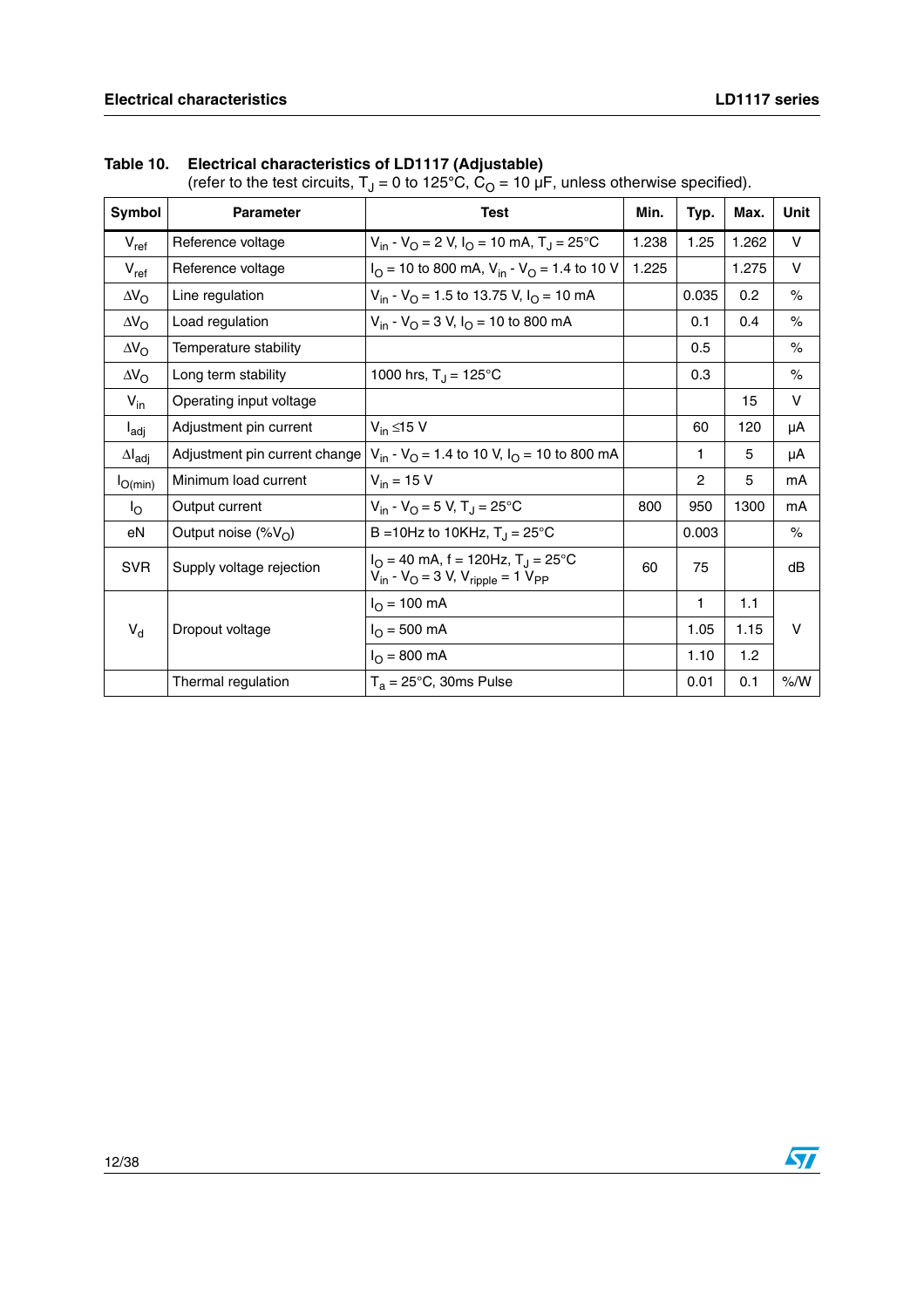**Table 11. Electrical characteristics of LD1117#12C**

(refer to the test circuits,  $T_J = 0$  to 125<sup>°</sup>C,  $C_O = 10 \mu F$ , R = 120  $\Omega$  between GND and OUT pins, unless otherwise specified).

| Symbol                  | <b>Parameter</b>              | <b>Test</b>                                                                                                   | Min.  | Typ.           | Max.  | <b>Unit</b> |
|-------------------------|-------------------------------|---------------------------------------------------------------------------------------------------------------|-------|----------------|-------|-------------|
| $V_{\sf ref}$           | Reference voltage             | $V_{in}$ - $V_{O} = 2V$ , $I_{O} = 10$ mA, $T_{J} = 25$ °C                                                    | 1.176 | 1.20           | 1.224 | $\vee$      |
| $V_{ref}$               | Reference voltage             | $IO$ = 10 to 800 mA, V <sub>in</sub> - V <sub>O</sub> = 1.4 to<br>10V                                         | 1.120 | 1.20           | 1.280 | V           |
| $\Delta V_{\rm O}$      | Line regulation               | $V_{in}$ - $V_{O}$ = 1.5 to 13.75 V, $I_{O}$ = 10 mA                                                          |       |                | 1     | $\%$        |
| $\Delta V_{\rm O}$      | Load regulation               | $V_{in}$ - $V_{O}$ = 3 V, $I_{O}$ = 10 to 800 mA                                                              |       |                | 1     | $\%$        |
| $\Delta V_{\rm O}$      | Temperature stability         |                                                                                                               |       | 0.5            |       | $\%$        |
| $\Delta V_{\rm O}$      | Long term stability           | 1000 hrs, $T_{\rm J} = 125^{\circ}$ C                                                                         |       | 0.3            |       | $\%$        |
| $V_{in}$                | Operating input voltage       |                                                                                                               |       |                | 15    | V           |
| $I_{\text{adj}}$        | Adjustment pin current        | $V_{in} \leq 15 V$                                                                                            |       | 60             | 120   | μA          |
| $\Delta I_{\text{adj}}$ | Adjustment pin current change | $V_{in}$ - $V_{O}$ = 1.4 to 10 V<br>$I_{\text{O}}$ = 10 to 800 mA                                             |       | 1              | 5     | μA          |
| $I_{O(min)}$            | Minimum load current          | $V_{in}$ = 15 V                                                                                               |       | $\overline{c}$ | 5     | mA          |
| $I_{\rm O}$             | Output current                | $V_{in} - V_{O} = 5 V$ , T <sub>.I</sub> = 25°C                                                               | 800   | 950            | 1300  | mA          |
| eN                      | Output noise $(\%V_{\cap})$   | B = 10Hz to 10KHz, $T_J = 25^{\circ}C$                                                                        |       | 0.003          |       | $\%$        |
| <b>SVR</b>              | Supply voltage rejection      | $I_{\Omega}$ = 40 mA, f = 120Hz, T <sub>J</sub> = 25°C<br>$V_{in}$ - $V_{O}$ = 3 V, $V_{ripole}$ = 1 $V_{PP}$ | 60    | 75             |       | dB          |
|                         |                               | $I_{\rm O}$ = 100 mA, T <sub>J</sub> = 0 to 125 °C                                                            |       | 1              | 1.1   |             |
| $V_d$                   | Dropout voltage               | $I_{\rm O}$ = 500 mA, T <sub>J</sub> = 0 to 125 °C                                                            |       | 1.05           | 1.2   | V           |
|                         |                               | $I_{\rm O}$ = 800 mA, T <sub>J</sub> = 0 to 125 °C                                                            |       | 1.10           | 1.3   |             |
|                         | Thermal regulation            | $T_a = 25^{\circ}C$ , 30ms Pulse                                                                              |       | 0.01           | 0.1   | % /W        |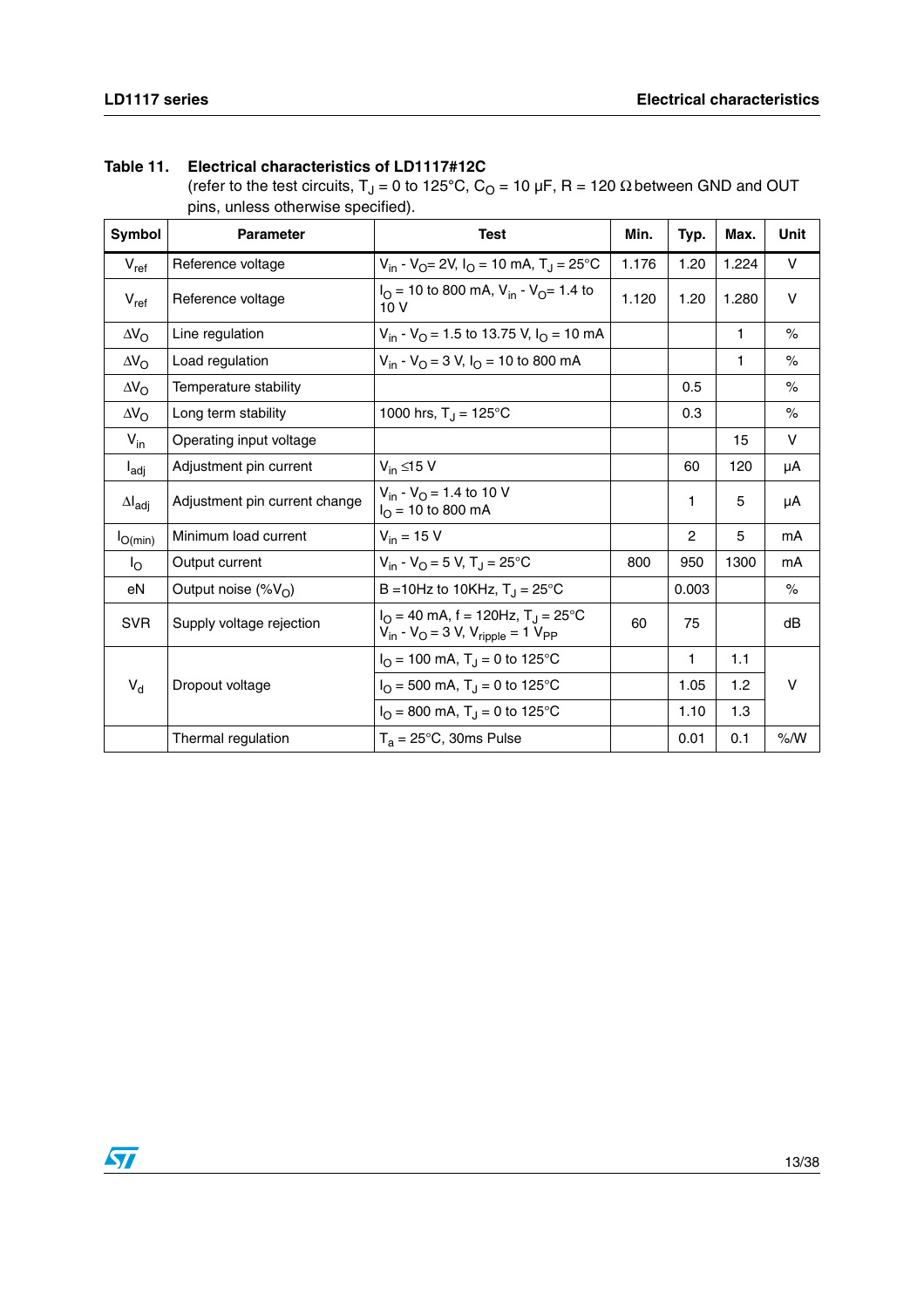| Symbol             | <b>Parameter</b>         | <b>Test</b>                                                                                           | Min. | Typ. | Max. | Unit |
|--------------------|--------------------------|-------------------------------------------------------------------------------------------------------|------|------|------|------|
| $V_{\rm O}$        | Output voltage           | $V_{in}$ = 3.8 V, $I_{O}$ = 10 mA, T <sub>J</sub> = 25 °C                                             | 1.76 | 1.8  | 1.84 | V    |
| $V_{\rm O}$        | Output voltage           | $I_{\text{O}} = 0$ to 800 mA, $V_{\text{in}} = 3.9$ to 10 V                                           | 1.73 |      | 1.87 | V    |
| $\Delta V_{\rm O}$ | Line regulation          | $V_{in}$ = 3.3 to 8 V, $I_{O}$ = 0 mA                                                                 |      | 1    | 30   | mV   |
| $\Delta V_{\rm O}$ | Load regulation          | $V_{in}$ = 3.3 V, $I_{O}$ = 0 to 800 mA                                                               |      | 1    | 30   | mV   |
| $\Delta V_{\rm O}$ | Temperature stability    |                                                                                                       |      | 0.5  |      | $\%$ |
| $\Delta V_{\rm O}$ | Long term stability      | 1000 hrs, $T_J = 125^{\circ}C$                                                                        |      | 0.3  |      | $\%$ |
| $V_{in}$           | Operating input voltage  | $I_{\Omega}$ = 100 mA                                                                                 |      |      | 10   | V    |
| $I_{d}$            | Quiescent current        | $V_{in} \leq 8 V$                                                                                     |      | 5    | 10   | mA   |
| $I_{\rm O}$        | Output current           | $V_{in} = 6.8 \text{ VT}$ <sub>J</sub> = 25 <sup>°</sup> C                                            | 800  | 950  | 1300 | mA   |
| eN                 | Output noise voltage     | B = 10Hz to 10KHz, $T_{\rm J}$ = 25°C                                                                 |      | 100  |      | μV   |
| <b>SVR</b>         | Supply voltage rejection | $I_{\Omega}$ = 40 mA, f = 120Hz, T <sub>J</sub> = 25°C<br>$V_{in}$ = 5.5 V, $V_{ripole}$ = 1 $V_{PP}$ | 60   | 75   |      | dB   |
|                    |                          | $I_{\Omega}$ = 100 mA, T <sub>J</sub> = 0 to 125 °C                                                   |      | 1    | 1.1  |      |
| $V_d$              | Dropout voltage          | $I_{\rm O}$ = 500 mA, T <sub>J</sub> = 0 to 125°C                                                     |      | 1.05 | 1.15 | V    |
|                    |                          | $I_{\Omega}$ = 800 mA, T <sub>J</sub> = 0 to 125 °C                                                   |      | 1.10 | 1.2  |      |
|                    |                          | $I_{\Omega}$ = 100 mA                                                                                 |      |      | 1.1  |      |
| $V_d$              | Dropout voltage          | $I_{\Omega} = 500 \text{ mA}$                                                                         |      |      | 1.2  | V    |
|                    |                          | $I_{O} = 800$ mA                                                                                      |      |      | 1.3  |      |
|                    | Thermal regulation       | $T_a = 25^{\circ}C$ , 30ms Pulse                                                                      |      | 0.01 | 0.1  | % /W |

|  |  | Table 12. Electrical characteristics of LD1117#18C |  |  |
|--|--|----------------------------------------------------|--|--|
|--|--|----------------------------------------------------|--|--|

(refer to the test circuits, T<sub>J</sub> = -40 to 125°C, C<sub>O</sub> = 10 µF, unless otherwise specified).

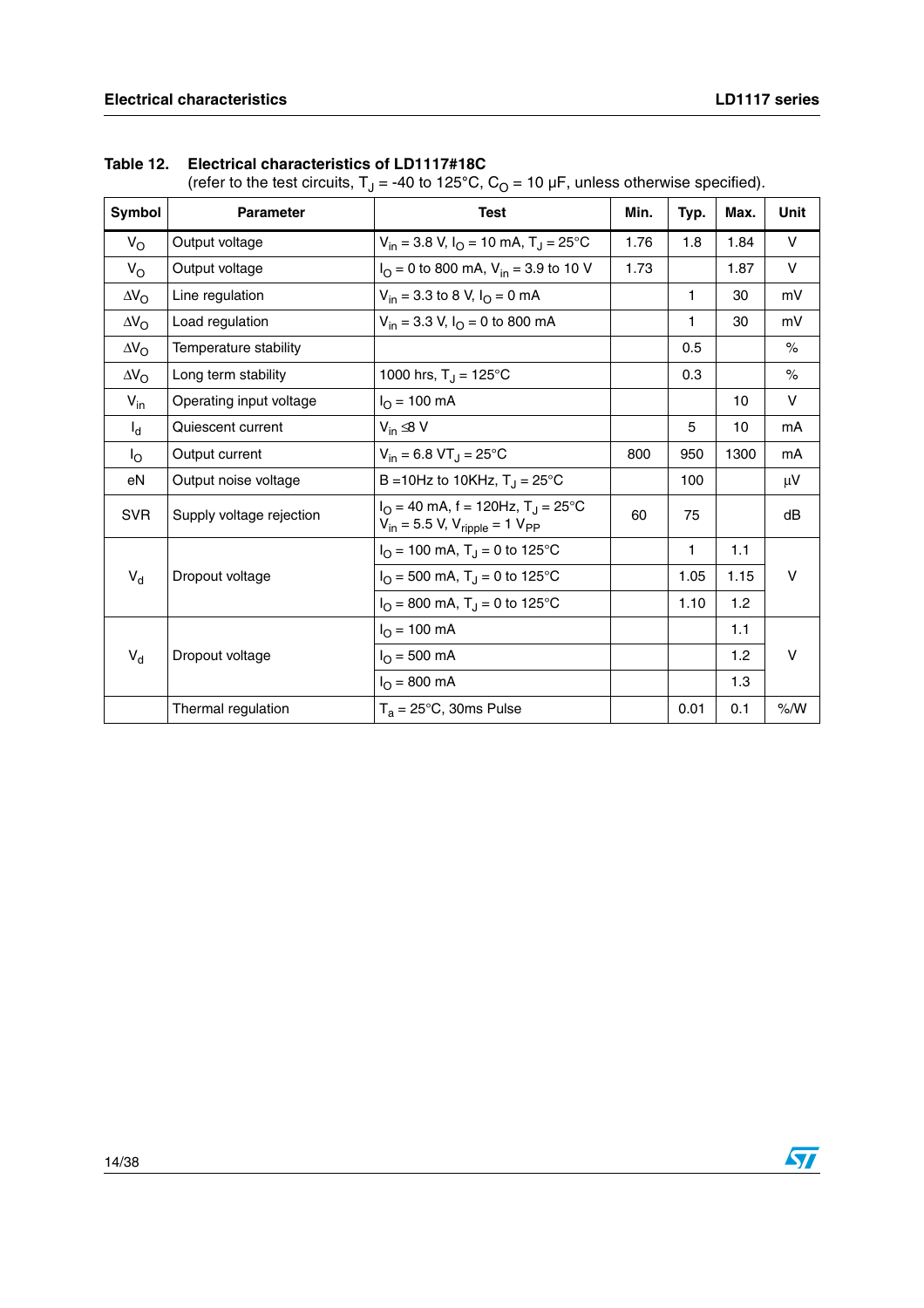| Symbol             | <b>Parameter</b>         | <b>Test</b>                                                                                   | Min. | Typ.         | Max. | Unit    |
|--------------------|--------------------------|-----------------------------------------------------------------------------------------------|------|--------------|------|---------|
| $V_{\rm O}$        | Output voltage           | $V_{in}$ = 4.5 V, I <sub>O</sub> = 10 mA, T <sub>J</sub> = 25°C                               | 2.45 | 2.5          | 2.55 | v       |
| $V_{\rm O}$        | Output voltage           | $IO = 0$ to 800 mA, $Vin = 3.9$ to 10 V                                                       | 2.4  |              | 2.6  | $\vee$  |
| $\Delta V_{\rm O}$ | Line regulation          | $V_{in}$ = 3.9 to 10 V, $I_{O}$ = 0 mA                                                        |      | $\mathbf{1}$ | 30   | mV      |
| $\Delta V_{\rm O}$ | Load regulation          | $V_{in}$ = 3.9 V, $I_{O}$ = 0 to 800 mA                                                       |      | 1            | 30   | mV      |
| $\Delta V_{\rm O}$ | Temperature stability    |                                                                                               |      | 0.5          |      | $\%$    |
| $\Delta V_{\rm O}$ | Long term stability      | 1000 hrs, $T_J = 125^{\circ}C$                                                                |      | 0.3          |      | $\%$    |
| $V_{in}$           | Operating input voltage  | $I_{\Omega}$ = 100 mA                                                                         |      |              | 15   | V       |
| $I_d$              | Quiescent current        | $V_{in} \leq 10 V$                                                                            |      | 5            | 10   | mA      |
| $I_{\rm O}$        | Output current           | $V_{in}$ = 7.5 VT <sub>J</sub> = 25°C                                                         | 800  | 950          | 1300 | mA      |
| eN                 | Output noise voltage     | B = 10Hz to 10KHz, $T_J = 25^{\circ}C$                                                        |      | 100          |      | $\mu$ V |
| <b>SVR</b>         | Supply voltage rejection | $IO = 40$ mA, f = 120Hz, T <sub>J</sub> = 25°C<br>$V_{in}$ = 5.5 V, $V_{ripple}$ = 1 $V_{PP}$ | 60   | 75           |      | dB      |
|                    |                          | $I_{\rm O}$ = 100 mA, T <sub>J</sub> = 0 to 125 °C                                            |      | 1            | 1.1  |         |
| $V_d$              | Dropout voltage          | $I_{\rm O}$ = 500 mA, T <sub>J</sub> = 0 to 125 °C                                            |      | 1.05         | 1.15 | V       |
|                    |                          | $I_{\rm O}$ = 800 mA, T <sub>J</sub> = 0 to 125 °C                                            |      | 1.10         | 1.2  |         |
|                    |                          | $I_{\rm O}$ = 100 mA                                                                          |      |              | 1.1  |         |
| $V_d$              | Dropout voltage          | $I_{\rm O}$ = 500 mA                                                                          |      |              | 1.2  | V       |
|                    |                          | $I_{\Omega} = 800 \text{ mA}$                                                                 |      |              | 1.3  |         |
|                    | Thermal regulation       | $T_a = 25^{\circ}$ C, 30ms Pulse                                                              |      | 0.01         | 0.1  | % /W    |

#### **Table 13. Electrical characteristics of LD1117#25C**

(refer to the test circuits,  $T_1 = -40$  to 125<sup>°</sup>C, C<sub>O</sub> = 10 µF, unless otherwise specified).

 $\sqrt{2}$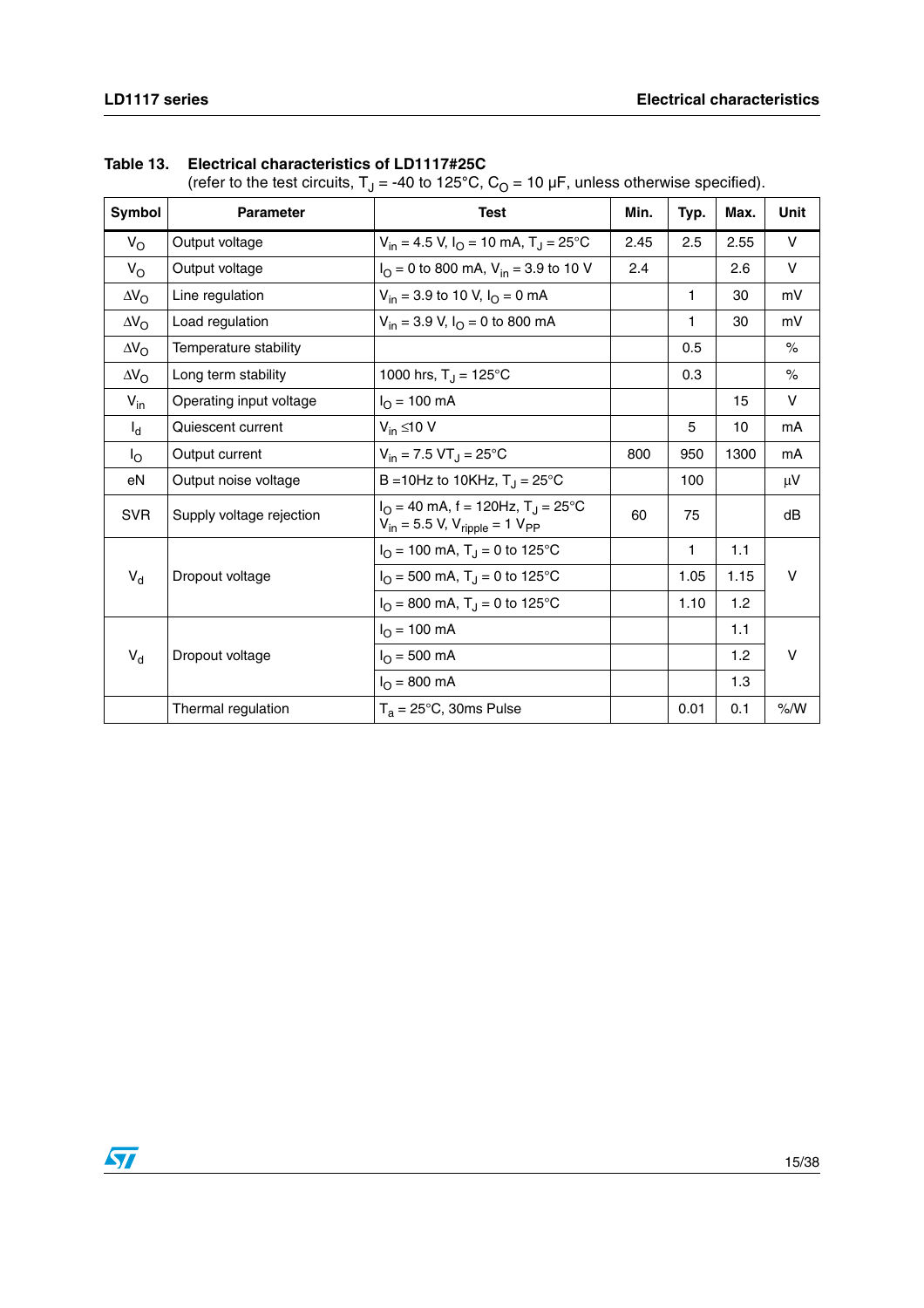| Symbol             | <b>Parameter</b>         | <b>Test</b>                                                                                     | Min. | Typ. | Max. | Unit   |
|--------------------|--------------------------|-------------------------------------------------------------------------------------------------|------|------|------|--------|
| $V_{\rm O}$        | Output voltage           | $V_{in}$ = 5 V, $I_{O}$ = 10 mA, T <sub>J</sub> = 25°C                                          | 2.94 | 3    | 3.06 | V      |
| $V_{\rm O}$        | Output voltage           | $I_{\text{O}} = 0$ to 800 mA, $V_{\text{in}} = 4.5$ to 10 V                                     | 2.88 |      | 3.12 | V      |
| $\Delta V_{\rm O}$ | Line regulation          | $V_{in}$ = 4.5 to 12 V, $I_{\Omega}$ = 0 mA                                                     |      | 1    | 30   | mV     |
| $\Delta V_{\rm O}$ | Load regulation          | $V_{in}$ = 4.5 V, $I_{O}$ = 0 to 800 mA                                                         |      | 1    | 30   | mV     |
| $\Delta V_{\rm O}$ | Temperature stability    |                                                                                                 |      | 0.5  |      | $\%$   |
| $\Delta V_{\rm O}$ | Long term stability      | 1000 hrs, $T_J = 125^{\circ}C$                                                                  |      | 0.3  |      | $\%$   |
| $V_{in}$           | Operating input voltage  | $I_{O}$ = 100 mA                                                                                |      |      | 15   | V      |
| $I_d$              | Quiescent current        | $V_{in} \leq 12$ V                                                                              |      | 5    | 10   | mA     |
| $I_{\rm O}$        | Output current           | $V_{in} = 8 V$ , $T_J = 25$ °C                                                                  | 800  | 950  | 1300 | mA     |
| eN                 | Output noise voltage     | B = 10Hz to 10KHz, $T_{\rm J}$ = 25°C                                                           |      | 100  |      | μV     |
| <b>SVR</b>         | Supply voltage rejection | $I_{\Omega}$ = 40 mA, f = 120Hz, T <sub>J</sub> = 25°C<br>$V_{in} = 6 V, V_{ripple} = 1 V_{PP}$ | 60   | 75   |      | dB     |
|                    |                          | $IO$ = 100 mA, T <sub>J</sub> = 0 to 125 °C                                                     |      | 1    | 1.1  |        |
| $V_d$              | Dropout voltage          | $I_{\Omega}$ = 500 mA, T <sub>J</sub> = 0 to 125 °C                                             |      | 1.05 | 1.15 | $\vee$ |
|                    |                          | $I_{\Omega}$ = 800 mA, T <sub>J</sub> = 0 to 125 °C                                             |      | 1.10 | 1.2  |        |
|                    |                          | $I_{\Omega}$ = 100 mA                                                                           |      |      | 1.1  |        |
| $V_d$              | Dropout voltage          | $I_{O} = 500$ mA                                                                                |      |      | 1.2  | V      |
|                    |                          | $I_{O} = 800$ mA                                                                                |      |      | 1.3  |        |
|                    | Thermal regulation       | $T_a = 25^{\circ}$ C, 30ms Pulse                                                                |      | 0.01 | 0.1  | % /W   |

| Table 14. Electrical characteristics of LD1117#30C |
|----------------------------------------------------|
|----------------------------------------------------|

(refer to the test circuits, T<sub>J</sub> = -40 to 125°C, C<sub>O</sub> = 10 µF, unless otherwise specified).

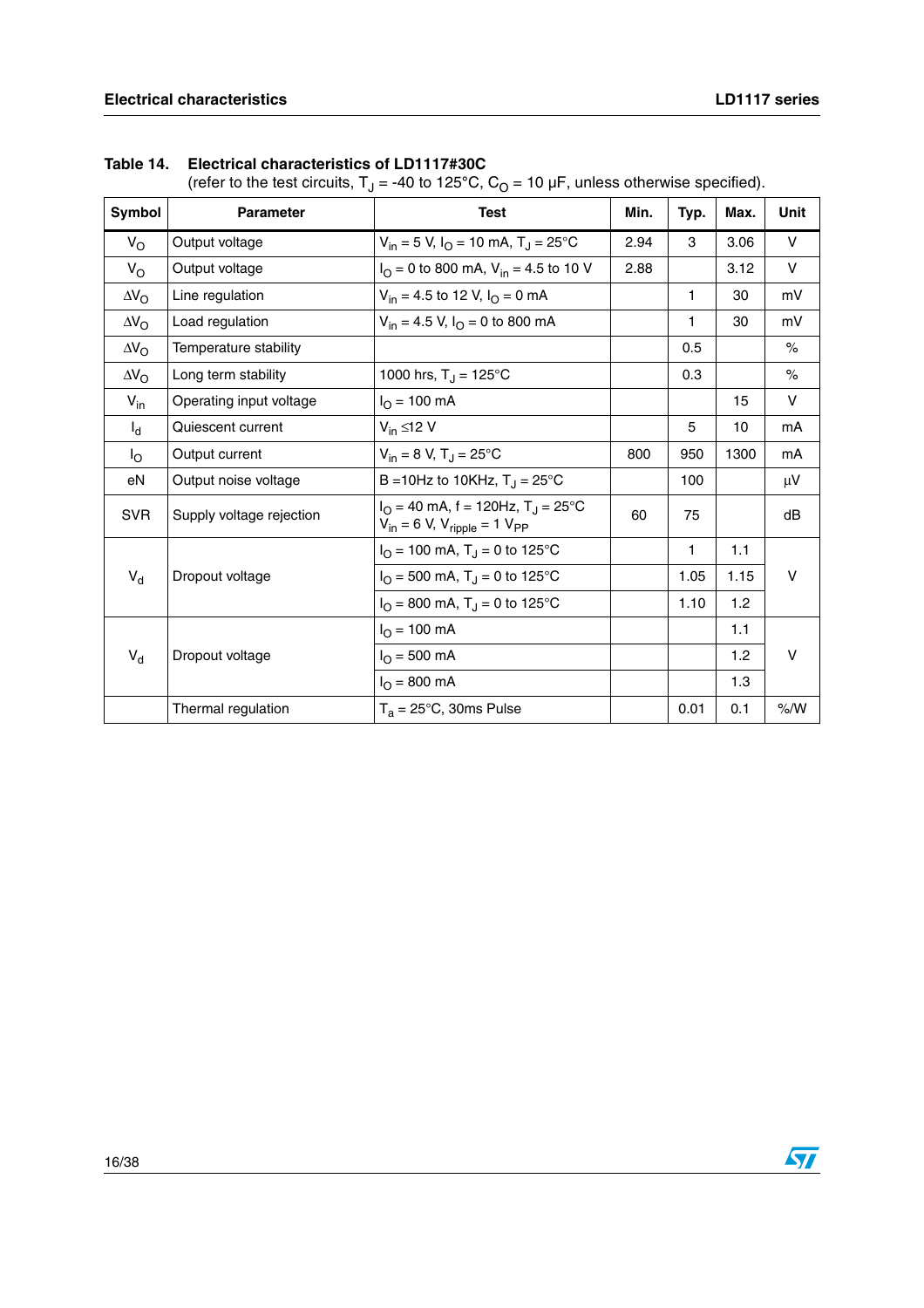| Symbol             | <b>Parameter</b>         | <b>Test</b>                                                                                | Min. | Typ. | Max. | <b>Unit</b> |
|--------------------|--------------------------|--------------------------------------------------------------------------------------------|------|------|------|-------------|
| $V_{\rm O}$        | Output voltage           | $V_{in}$ = 5.3 V, $I_{O}$ = 10 mA, T <sub>J</sub> = 25 °C                                  | 3.24 | 3.3  | 3.36 | V           |
| $V_{\rm O}$        | Output voltage           | $IO = 0$ to 800 mA, $Vin = 4.75$ to 10 V                                                   | 3.16 |      | 3.44 | $\vee$      |
| $\Delta V_{\rm O}$ | Line regulation          | $V_{in}$ = 4.75 to 15 V, $I_{O}$ = 0 mA                                                    |      | 1    | 30   | mV          |
| $\Delta V_{\rm O}$ | Load regulation          | $V_{in}$ = 4.75 V, $I_{O}$ = 0 to 800 mA                                                   |      | 1    | 30   | mV          |
| $\Delta V_{\rm O}$ | Temperature stability    |                                                                                            |      | 0.5  |      | $\%$        |
| $\Delta V_{\rm O}$ | Long term stability      | 1000 hrs, $T_J = 125^{\circ}C$                                                             |      | 0.3  |      | $\%$        |
| $V_{in}$           | Operating input voltage  | $I_{\rm O}$ = 100 mA                                                                       |      |      | 15   | $\vee$      |
| $I_d$              | Quiescent current        | $V_{in} \leq 15 V$                                                                         |      | 5    | 10   | mA          |
| $I_{\rm O}$        | Output current           | $V_{in}$ = 8.3 V, T <sub>J</sub> = 25 °C                                                   | 800  | 950  | 1300 | mA          |
| eN                 | Output noise voltage     | B = 10Hz to 10KHz, $T_{\rm J}$ = 25°C                                                      |      | 100  |      | $\mu$ V     |
| <b>SVR</b>         | Supply voltage rejection | $I_O = 40$ mA, f = 120Hz, T <sub>J</sub> = 25°C<br>$V_{in} = 6.3 V, V_{ripple} = 1 V_{PP}$ | 60   | 75   |      | dB          |
|                    |                          | $I_{\rm O}$ = 100 mA, T <sub>J</sub> = 0 to 125 °C                                         |      | 1    | 1.1  |             |
| $V_d$              | Dropout voltage          | $IO$ = 500 mA, T <sub>J</sub> = 0 to 125 °C                                                |      | 1.05 | 1.15 | V           |
|                    |                          | $I_{\rm O}$ = 800 mA, T <sub>J</sub> = 0 to 125 °C                                         |      | 1.10 | 1.2  |             |
|                    |                          | $I_{\Omega}$ = 100 mA                                                                      |      |      | 1.1  |             |
| $V_d$              | Dropout voltage          | $I_{\rm O}$ = 500 mA                                                                       |      |      | 1.2  | V           |
|                    |                          | $I_{\rm O}$ = 800 mA                                                                       |      |      | 1.3  |             |
|                    | Thermal regulation       | $T_a = 25^{\circ}$ C, 30ms Pulse                                                           |      | 0.01 | 0.1  | % /W        |

### **Table 15. Electrical characteristics of LD1117#33C**

(refer to the test circuits,  $T_1 = -40$  to 125<sup>°</sup>C, C<sub>O</sub> = 10 µF, unless otherwise specified).

 $\sqrt{2}$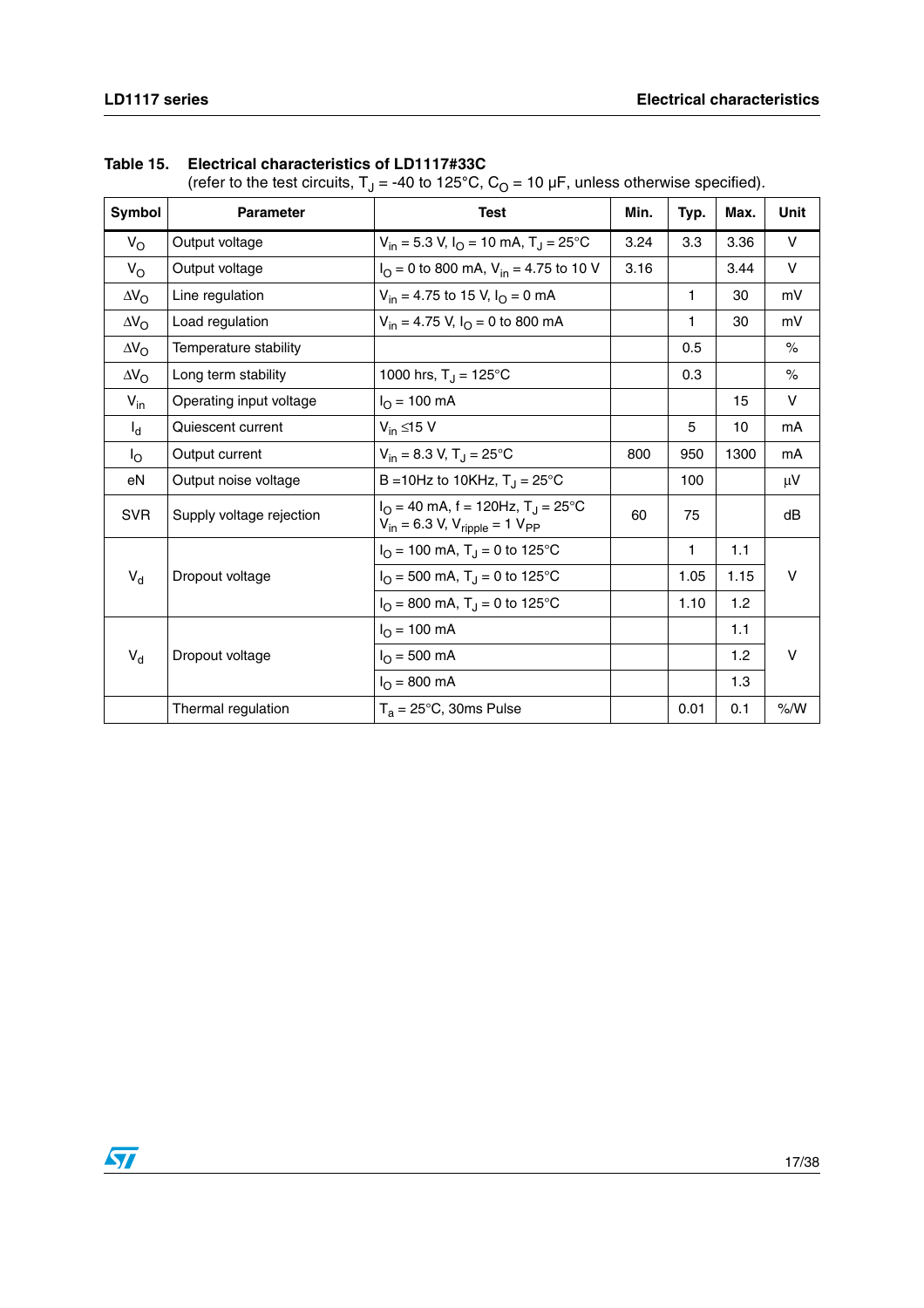| Symbol             | <b>Parameter</b>         | <b>Test</b>                                                                                     | Min. | Typ. | Max. | Unit   |
|--------------------|--------------------------|-------------------------------------------------------------------------------------------------|------|------|------|--------|
| $V_{\rm O}$        | Output voltage           | $V_{in}$ = 7 V, $I_{O}$ = 10 mA, $T_{J}$ = 25°C                                                 | 4.9  | 5    | 5.1  | $\vee$ |
| $V_{\rm O}$        | Output voltage           | $I_{\text{O}}$ = 0 to 800 mA, V <sub>in</sub> = 6.5 to 15 V                                     | 4.8  |      | 5.2  | $\vee$ |
| $\Delta V_{\rm O}$ | Line regulation          | $V_{in}$ = 6.5 to 15 V, $I_{O}$ = 0 mA                                                          |      | 1    | 50   | mV     |
| $\Delta V_{\rm O}$ | Load regulation          | $V_{in}$ = 6.5 V, $I_{O}$ = 0 to 800 mA                                                         |      | 1    | 50   | mV     |
| $\Delta V_{\rm O}$ | Temperature stability    |                                                                                                 |      | 0.5  |      | $\%$   |
| $\Delta V_{\rm O}$ | Long term stability      | 1000 hrs, $T_J = 125^{\circ}C$                                                                  |      | 0.3  |      | $\%$   |
| $V_{in}$           | Operating input voltage  | $I_{O}$ = 100 mA                                                                                |      |      | 15   | $\vee$ |
| $I_d$              | Quiescent current        | $V_{in} \leq 15 V$                                                                              |      | 5    | 10   | mA     |
| $I_{\rm O}$        | Output current           | $V_{in}$ = 10 V, T <sub>J</sub> = 25°C                                                          | 800  | 950  | 1300 | mA     |
| eN                 | Output noise voltage     | B = 10Hz to 10KHz, $T_{\rm J}$ = 25°C                                                           |      | 100  |      | μV     |
| <b>SVR</b>         | Supply voltage rejection | $I_{\Omega}$ = 40 mA, f = 120Hz, T <sub>J</sub> = 25°C<br>$V_{in} = 8 V, V_{ripple} = 1 V_{PP}$ | 60   | 75   |      | dB     |
|                    |                          | $IO = 100$ mA, $TJ = 0$ to 125°C                                                                |      | 1    | 1.1  |        |
| $V_d$              | Dropout voltage          | $IO$ = 500 mA, T <sub>J</sub> = 0 to 125°C                                                      |      | 1.05 | 1.15 | $\vee$ |
|                    |                          | $I_{\Omega}$ = 800 mA, T <sub>J</sub> = 0 to 125 °C                                             |      | 1.10 | 1.2  |        |
|                    |                          | $I_{\Omega}$ = 100 mA                                                                           |      |      | 1.1  |        |
| $V_d$              | Dropout voltage          | $I_{\rm O}$ = 500 mA                                                                            |      |      | 1.2  | $\vee$ |
|                    |                          | $I_{O} = 800$ mA                                                                                |      |      | 1.3  |        |
|                    | Thermal regulation       | $T_a = 25^{\circ}$ C, 30ms Pulse                                                                |      | 0.01 | 0.1  | % /W   |

|  | Table 16. Electrical characteristics of LD1117#50C |  |
|--|----------------------------------------------------|--|
|--|----------------------------------------------------|--|

(refer to the test circuits, T<sub>J</sub> = -40 to 125°C, C<sub>O</sub> = 10 µF, unless otherwise specified).

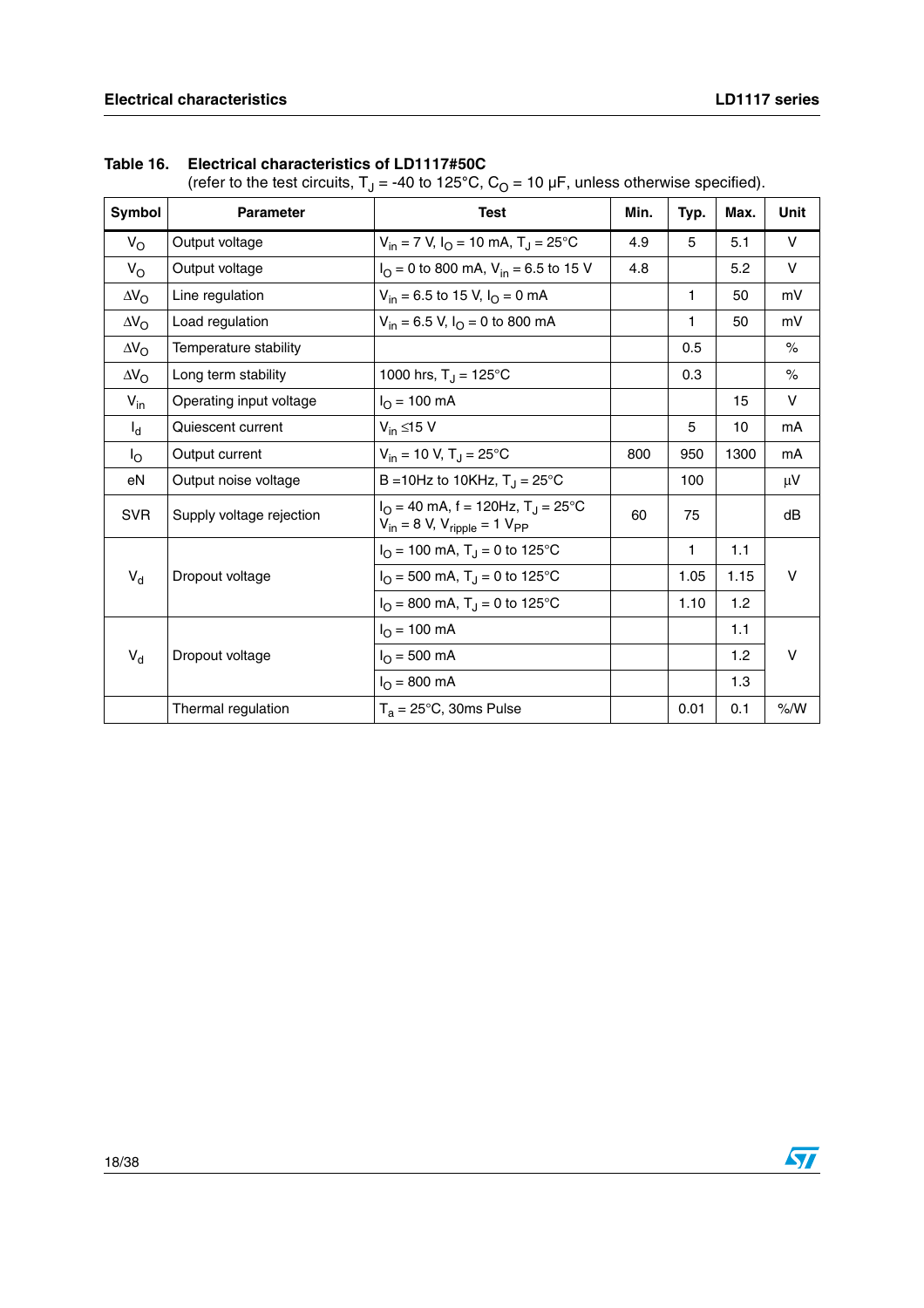#### **Table 17. Electrical characteristics of LD1117C (Adjustable)**

(refer to the test circuits, T<sub>J</sub> = -40 to 125°C, C<sub>O</sub> = 10 µF, unless otherwise specified).

| Symbol                  | <b>Parameter</b>              | <b>Test</b>                                                                                                   | Min.  | Typ.  | Max.  | Unit          |
|-------------------------|-------------------------------|---------------------------------------------------------------------------------------------------------------|-------|-------|-------|---------------|
| $V_{ref}$               | Reference voltage             | $V_{in}$ - $V_{O}$ = 2 V, $I_{O}$ = 10 mA, T <sub>J</sub> = 25°C                                              | 1.225 | 1.25  | 1.275 | $\vee$        |
| $V_{ref}$               | Reference voltage             | $I_{\Omega}$ = 10 to 800 mA, V <sub>in</sub> - V <sub>O</sub> = 1.4 to 10 V                                   | 1.2   |       | 1.3   | v             |
| $\Delta V_{\Omega}$     | Line regulation               | $V_{in}$ - $V_{O}$ = 1.5 to 13.75 V, $I_{O}$ = 10 mA                                                          |       |       | 1     | $\%$          |
| $\Delta V_{\Omega}$     | Load regulation               | $V_{in}$ - $V_{\Omega}$ = 3 V, $I_{\Omega}$ = 10 to 800 mA                                                    |       |       | 1     | $\%$          |
| $\Delta V_{\Omega}$     | Temperature stability         |                                                                                                               |       | 0.5   |       | $\frac{1}{6}$ |
| $\Delta V_{\rm O}$      | Long term stability           | 1000 hrs, $T_J = 125^{\circ}C$                                                                                |       | 0.3   |       | $\%$          |
| $V_{in}$                | Operating input voltage       |                                                                                                               |       |       | 15    | v             |
| $I_{\text{adj}}$        | Adjustment pin current        | $V_{in} \leq 15$ V                                                                                            |       | 60    | 120   | μA            |
| $\Delta I_{\text{adj}}$ | Adjustment pin current change | $V_{in}$ - $V_{O}$ = 1.4 to 10 V, $I_{O}$ = 10 to 800 mA                                                      |       | 1     | 10    | μA            |
| $I_{O(min)}$            | Minimum load current          | $V_{in}$ = 15 V                                                                                               |       | 2     | 5     | mA            |
| $I_{\rm O}$             | Output current                | $V_{in}$ - $V_{O}$ = 5 V, T <sub>J</sub> = 25°C                                                               | 800   | 950   | 1300  | mA            |
| eN                      | Output noise $(\%V_{\cap})$   | B = 10Hz to 10KHz, $T_J = 25^{\circ}C$                                                                        |       | 0.003 |       | $\frac{1}{6}$ |
| <b>SVR</b>              | Supply voltage rejection      | $I_{\Omega}$ = 40 mA, f = 120Hz, T <sub>J</sub> = 25°C<br>$V_{in}$ - $V_{O}$ = 3 V, $V_{righte}$ = 1 $V_{PP}$ | 60    | 75    |       | dB            |
|                         |                               | $IO$ = 100 mA, T <sub>J</sub> = 0 to 125°C                                                                    |       | 1     | 1.1   |               |
| $V_d$                   | Dropout voltage               | $I_{\rm O}$ = 500 mA, T <sub>J</sub> = 0 to 125 °C                                                            |       | 1.05  | 1.15  | v             |
|                         |                               | $I_{\rm O}$ = 800 mA, T <sub>J</sub> = 0 to 125 °C                                                            |       | 1.10  | 1.2   |               |
|                         |                               | $I_{O}$ = 100 mA                                                                                              |       |       | 1.1   |               |
| $V_d$                   | Dropout voltage               | $I_{\Omega} = 500 \text{ mA}$                                                                                 |       |       | 1.2   | $\vee$        |
|                         |                               | $I_{\Omega} = 800 \text{ mA}$                                                                                 |       |       | 1.3   |               |
|                         | Thermal regulation            | $T_a = 25^{\circ}$ C, 30ms Pulse                                                                              |       | 0.01  | 0.1   | % /W          |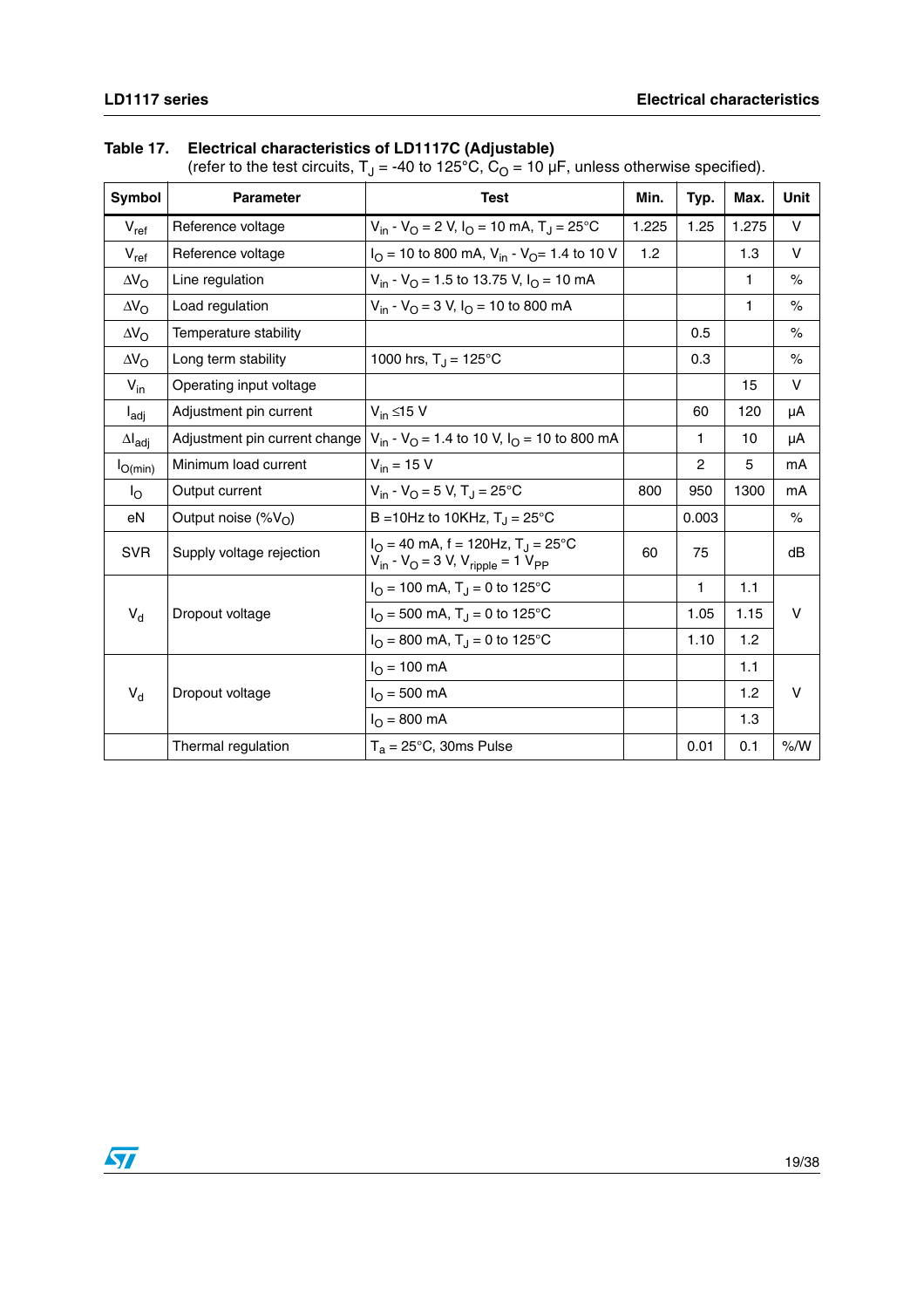$\sqrt{2}$ 

# <span id="page-19-0"></span>**5 Typical application**











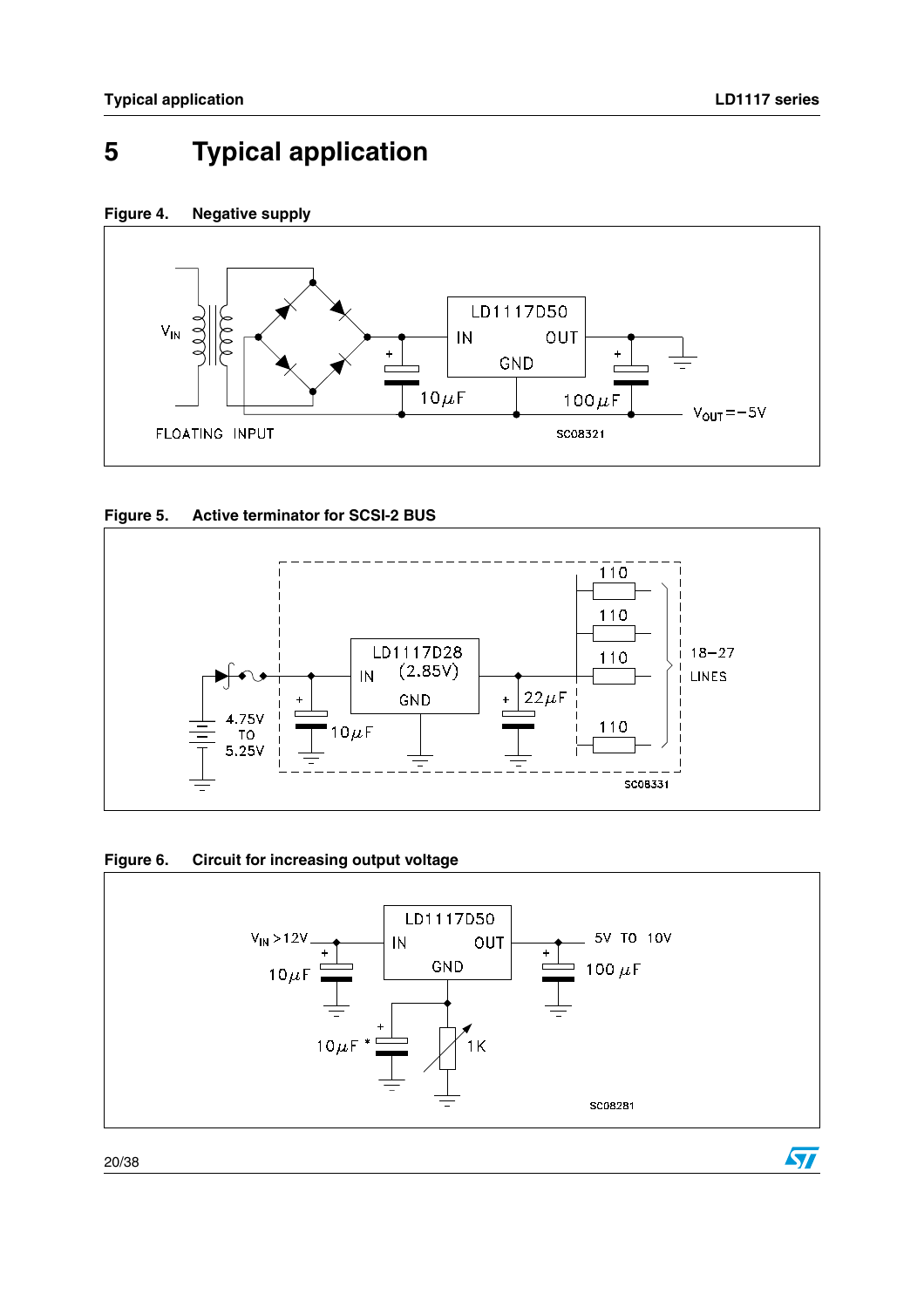







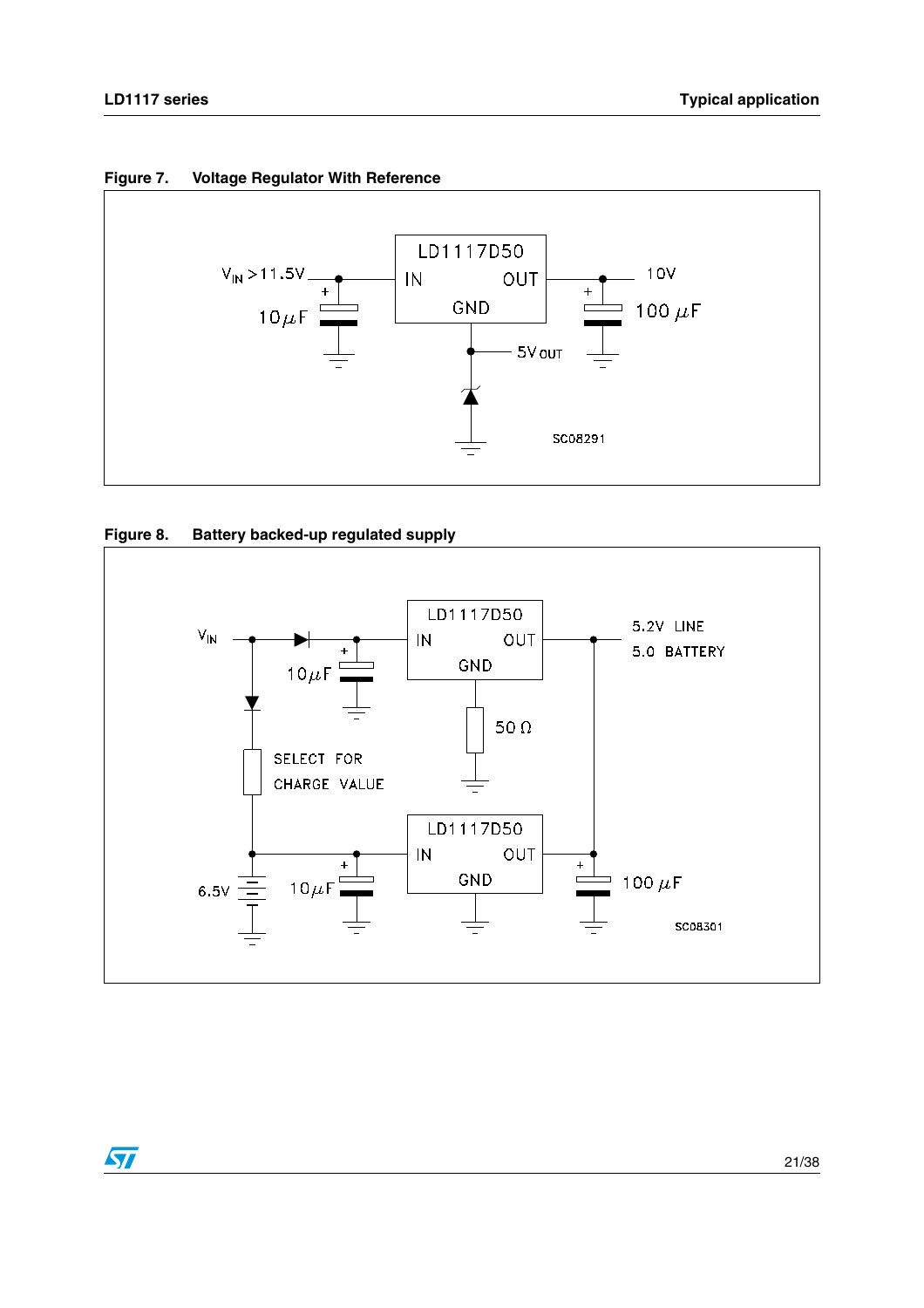

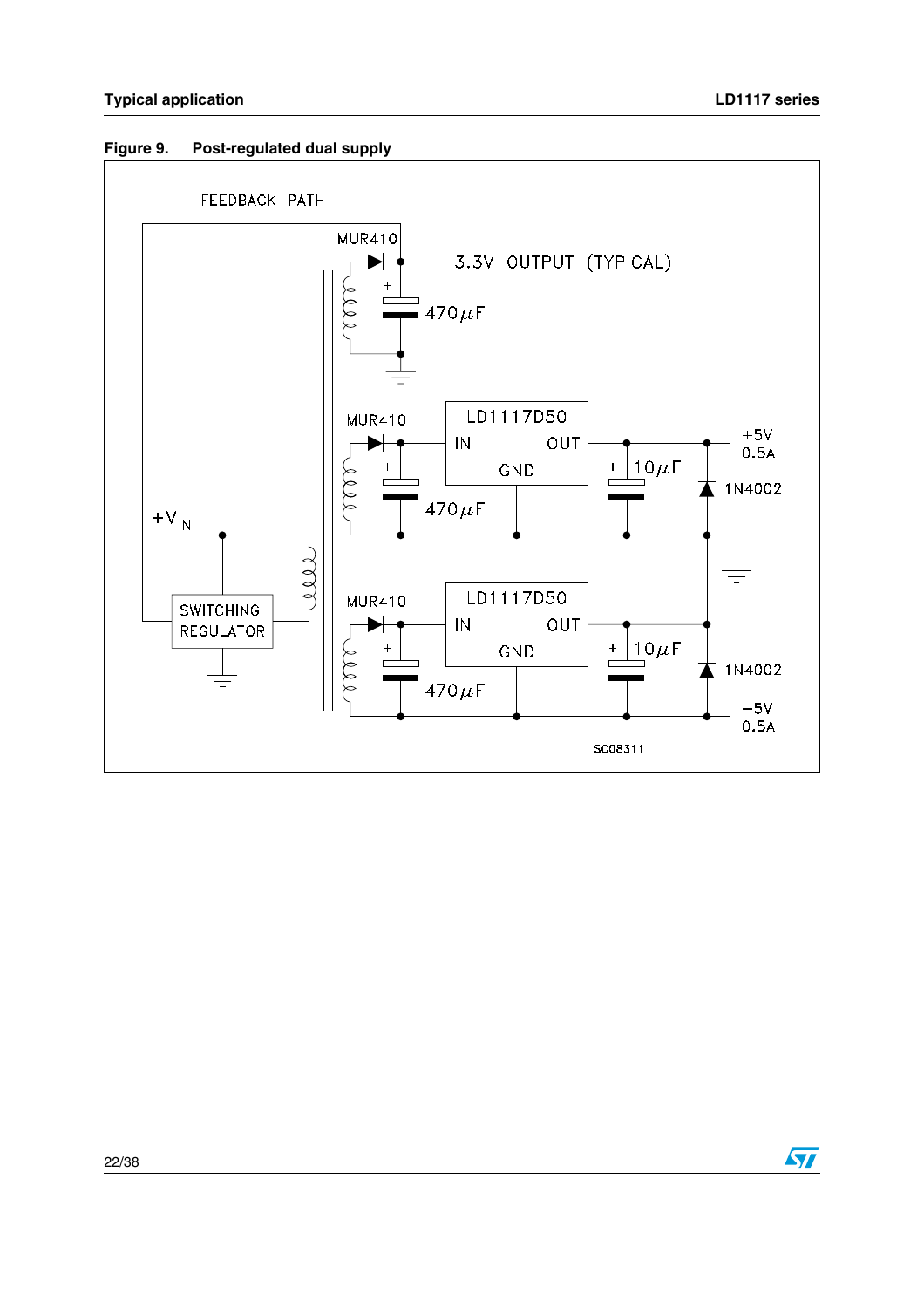## <span id="page-22-0"></span>**6 LD1117 Adjustable: Application note**

The LD1117 Adjustable has a thermal stabilized 1.25±0.012V reference voltage between the OUT and ADJ pins.  $I_{AD,1}$  is 60µA typ. (120µA max.) and  $\Delta I_{AD,1}$  is 1µA typ. (5µA max.).

R1 is normally fixed to 120W. From figure 10 we obtain:

 $V_{OUT} = V_{REF} + R2 (I_{ADJ} + I_{R1}) = V_{REF} + R2 (I_{ADJ} + V_{REF}/R_{1}) = V_{REF} (1 + R2 / R_{1}) + R2 x$  $I_{ADJ}$ .

In normal application R2 value is in the range of few kohm, so the R2  $x$  I<sub>ADJ</sub> product could not be considered in the  $V_{OUT}$  calculation; then the above expression becomes:

 $V_{OUT} = V_{REF} (1 + R2 / R1).$ 

In order to have the better load regulation it is important to realize a good Kelvin connection of R1 and R2 resistors. In particular R1 connection must be realized very close to OUT and ADJ pin, while R2 ground connection must be placed as near as possible to the negative Load pin. Ripple rejection can be improved by introducing a 10µF electrolytic capacitor placed in parallel to the R2 resistor (see Fig. 11).

#### **Figure 10. Adjustable output voltage application**



#### **Figure 11. Adjustable output voltage application with improved ripple rejection**



23/38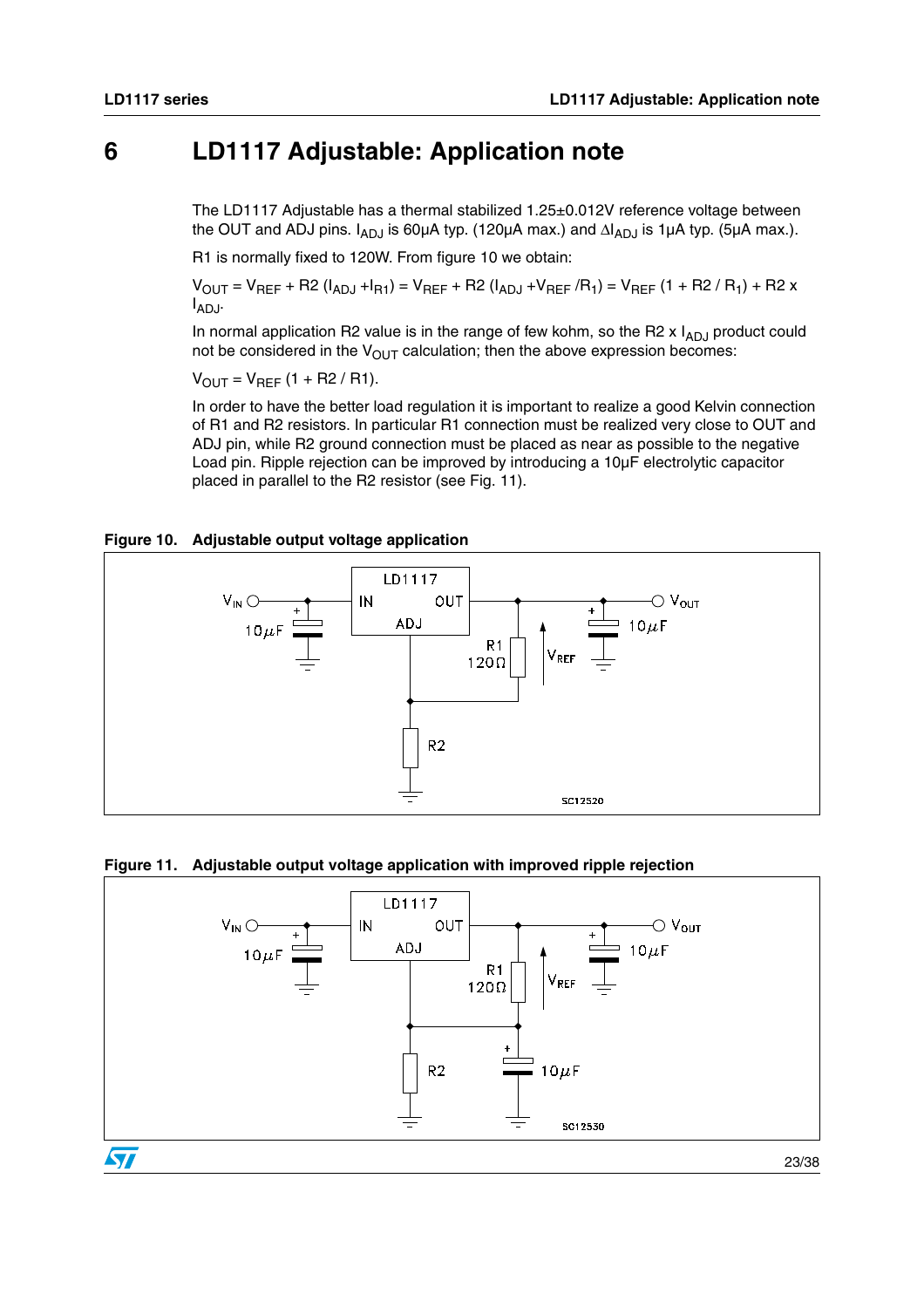## <span id="page-23-0"></span>**7 Package mechanical data**

In order to meet environmental requirements, ST offers these devices in  $ECOPACK^{\circledast}$ packages. These packages have a Lead-free second level interconnect. The category of second Level Interconnect is marked on the package and on the inner box label, in compliance with JEDEC Standard JESD97. The maximum ratings related to soldering conditions are also marked on the inner box label. ECOPACK is an ST trademark. ECOPACK specifications are available at: www.st.com.

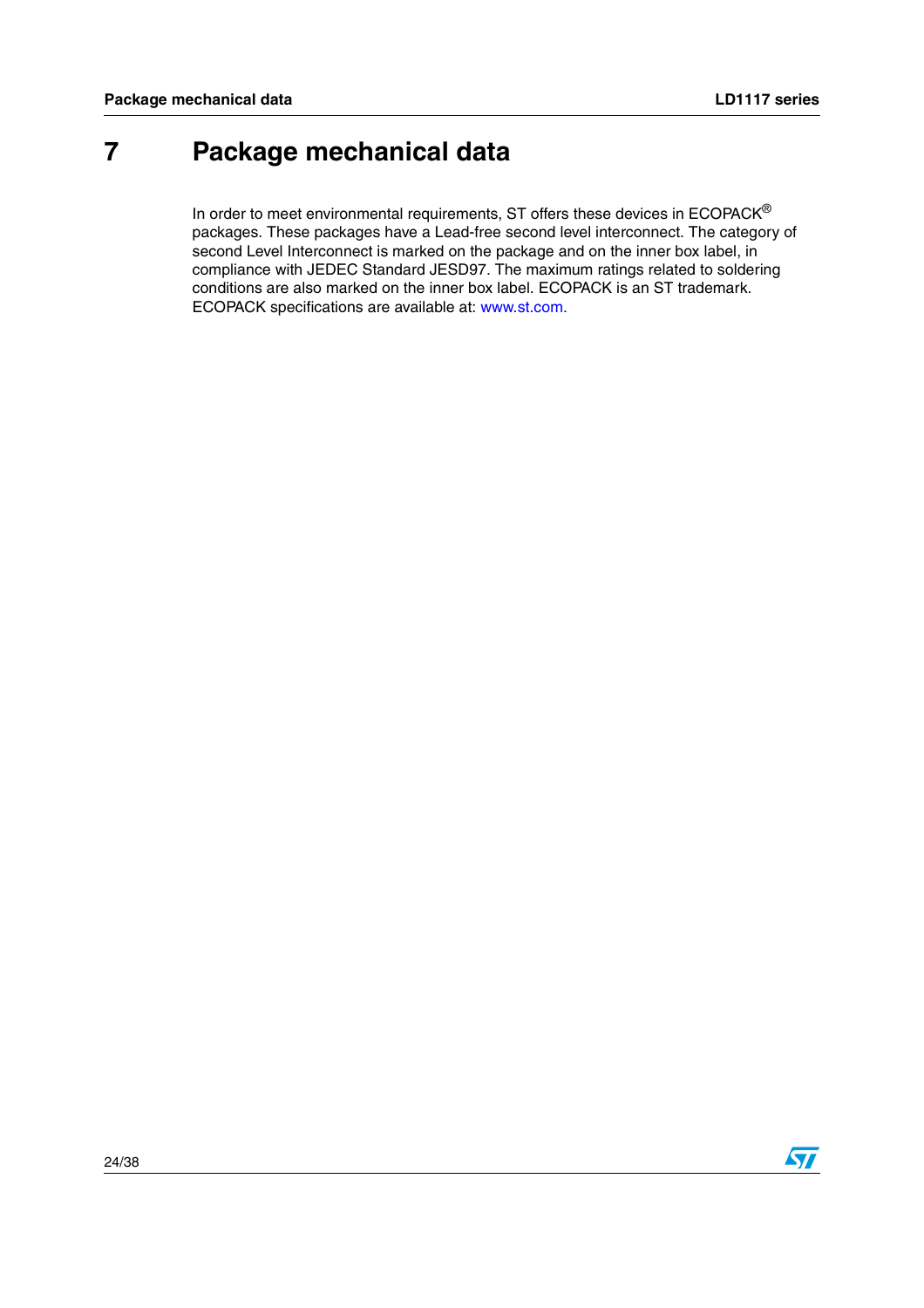$\overline{\phantom{a}}$ 

|                           | SOT-223 MECHANICAL DATA |                |              |       |       |              |  |  |  |
|---------------------------|-------------------------|----------------|--------------|-------|-------|--------------|--|--|--|
|                           | mm.                     |                |              |       |       |              |  |  |  |
| DIM.                      | MIN.                    | <b>TYP</b>     | MAX.         | MIN.  | TYP.  | MAX.         |  |  |  |
| $\mathsf{A}$              |                         |                | 1.8          |       |       | 70.9         |  |  |  |
| A1                        | 0.02                    |                | 0.1          | 0.8   |       | 3.9          |  |  |  |
| $\sf B$                   | 0.6                     | 0.7            | 0.85         | 23.6  | 27.6  | 33.5         |  |  |  |
| <b>B1</b>                 | 2.9                     | 3              | 3.15         | 114.2 | 118.1 | 124.0        |  |  |  |
| $\mathbf c$               | 0.24                    | 0.26           | 0.35         | 9.4   | 10.2  | 13.8         |  |  |  |
| D                         | 6.3                     | 6.5            | 6.7          | 248.0 | 255.9 | 263.8        |  |  |  |
| ${\bf e}$                 |                         | 2.3            |              |       | 90.6  |              |  |  |  |
| e1                        |                         | 4.6            |              |       | 181.1 |              |  |  |  |
| E                         | 3.3                     | 3.5            | 3.7          | 129.9 | 137.8 | 145.7        |  |  |  |
| $\boldsymbol{\mathsf{H}}$ | 6.7                     | $\overline{7}$ | 7.3          | 263.8 | 275.7 | 287.5        |  |  |  |
| $\vee$                    |                         |                | $10^{\circ}$ |       |       | $10^{\circ}$ |  |  |  |









25/38

0046067/H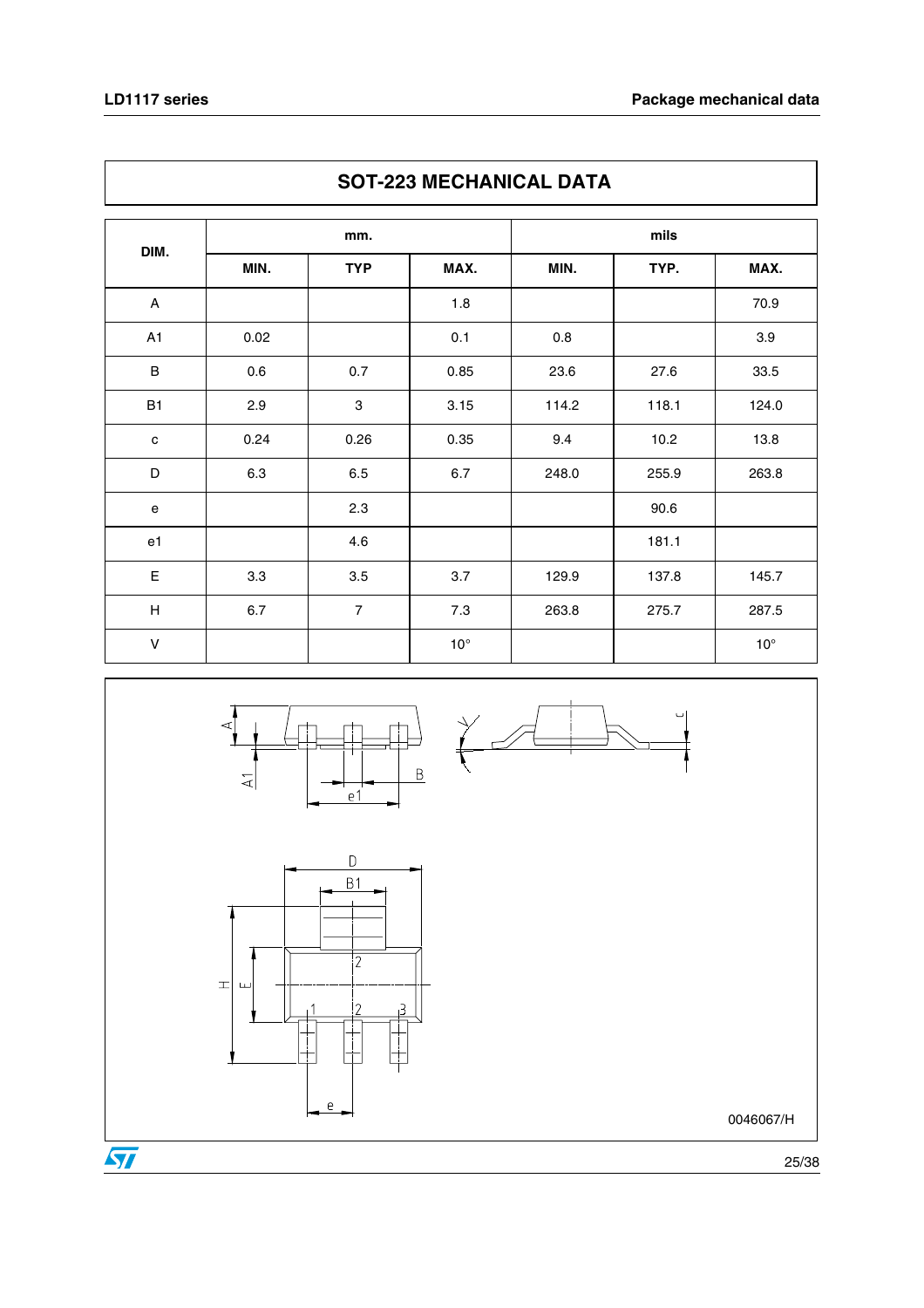### **Package mechanical data CONSERVIATES LD1117** series

| DIM.        |      | mm.        |      |             | inch  |       |
|-------------|------|------------|------|-------------|-------|-------|
|             | MIN. | <b>TYP</b> | MAX. | MIN.        | TYP.  | MAX.  |
| A           | 1.35 |            | 1.75 | 0.053       |       | 0.069 |
| A1          | 0.10 |            | 0.25 | 0.04        |       | 0.010 |
| A2          | 1.10 |            | 1.65 | 0.043       |       | 0.065 |
| $\sf B$     | 0.33 |            | 0.51 | 0.013       |       | 0.020 |
| $\mathbf C$ | 0.19 |            | 0.25 | 0.007       |       | 0.010 |
| D           | 4.80 |            | 5.00 | 0.189       |       | 0.197 |
| $\mathsf E$ | 3.80 |            | 4.00 | 0.150       |       | 0.157 |
| $\mathbf e$ |      | 1.27       |      |             | 0.050 |       |
| H           | 5.80 |            | 6.20 | 0.228       |       | 0.244 |
| h           | 0.25 |            | 0.50 | 0.010       |       | 0.020 |
| L           | 0.40 |            | 1.27 | 0.016       |       | 0.050 |
| k           |      |            |      | $8°$ (max.) |       |       |
| ddd         |      |            | 0.1  |             |       | 0.04  |





0016023/C

 $\epsilon$ 

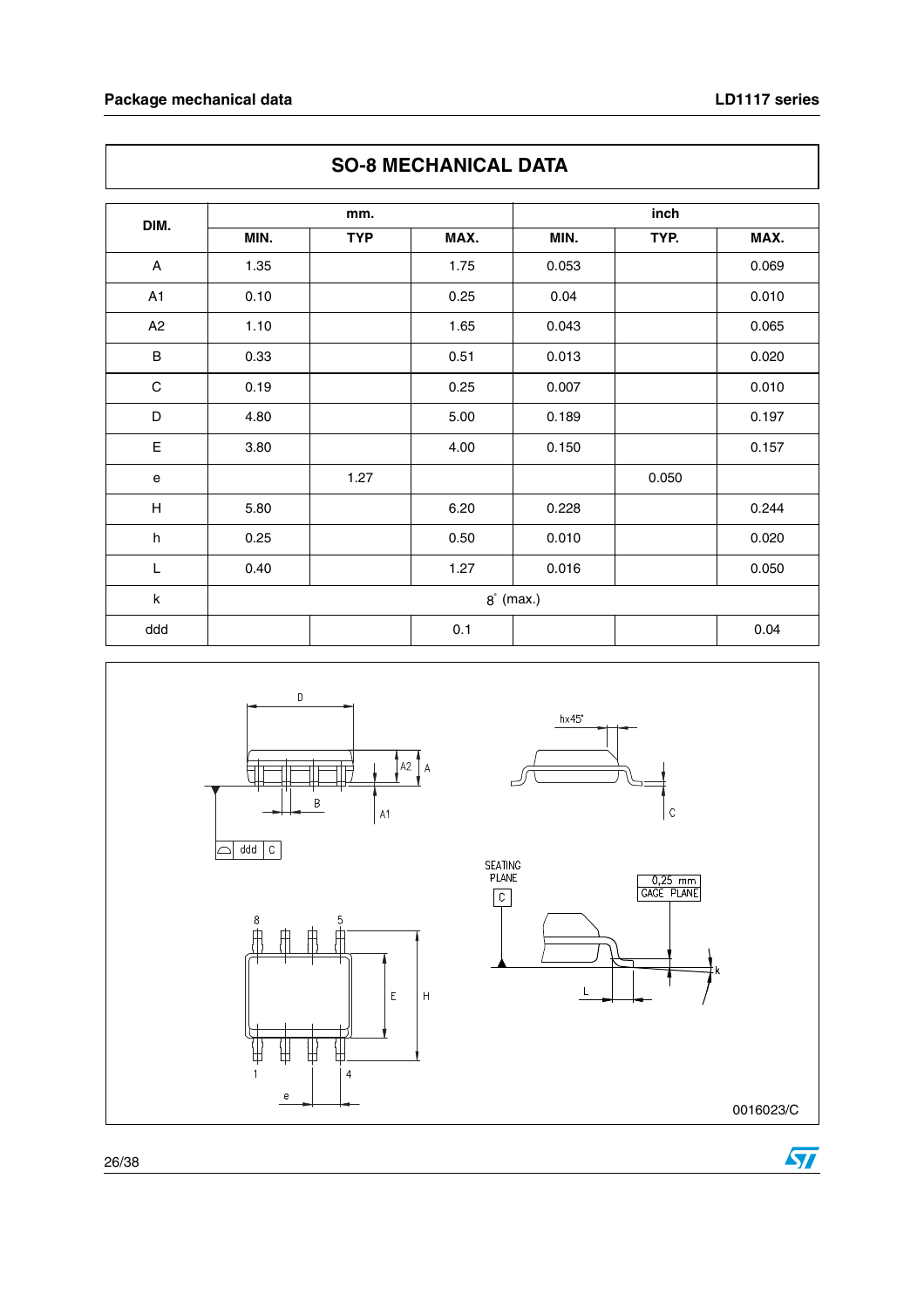

**Figure 12. DRAWING DIMENSION DPAK (TYPE STD-ST)**

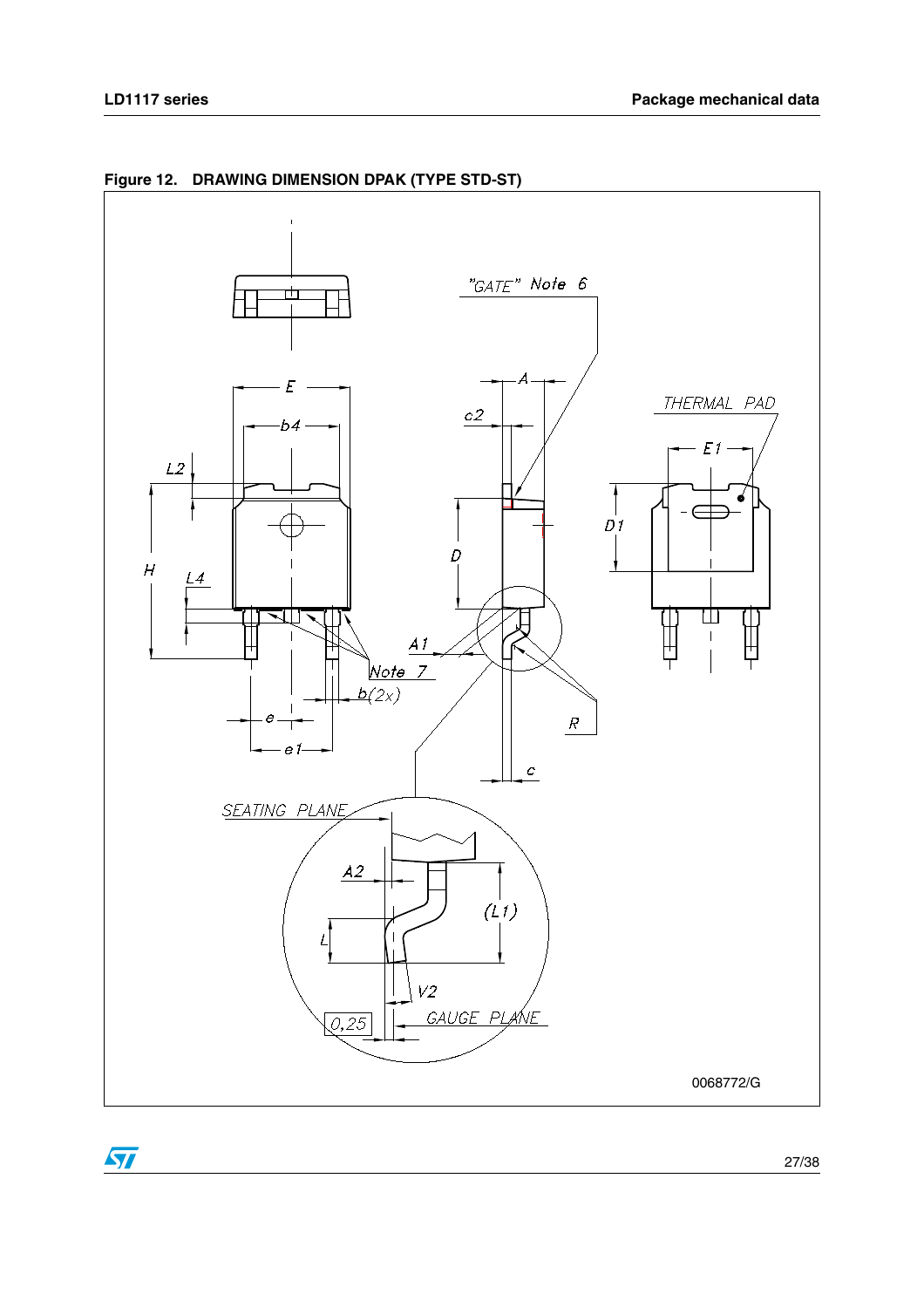

**Figure 13. DRAWING DIMENSION DPAK (TYPE FUJITSU-SUBCON.)**

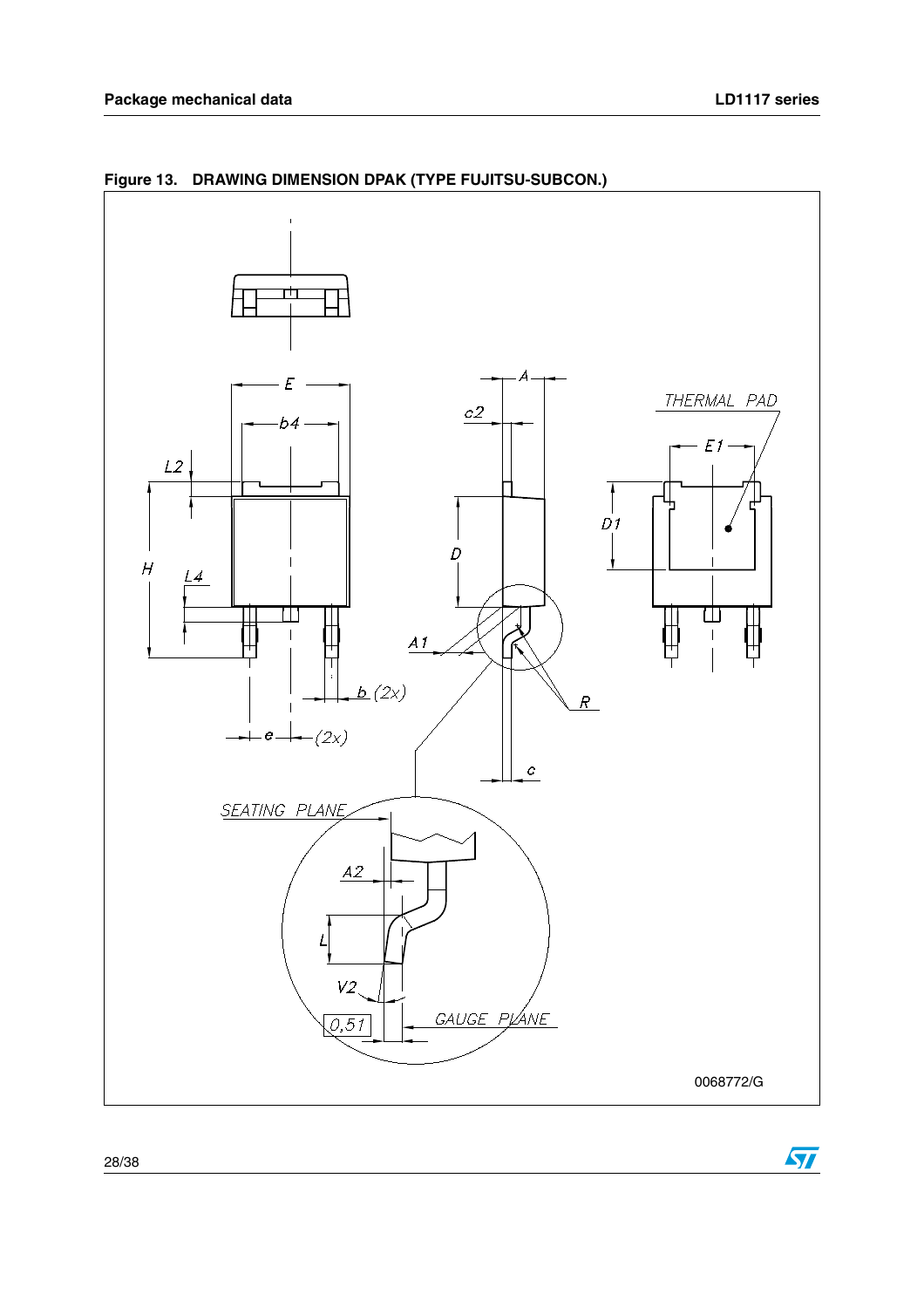

**Figure 14. DRAWING DIMENSION DPAK (TYPE IDS-SUBCON.)**

 $\sqrt{2}$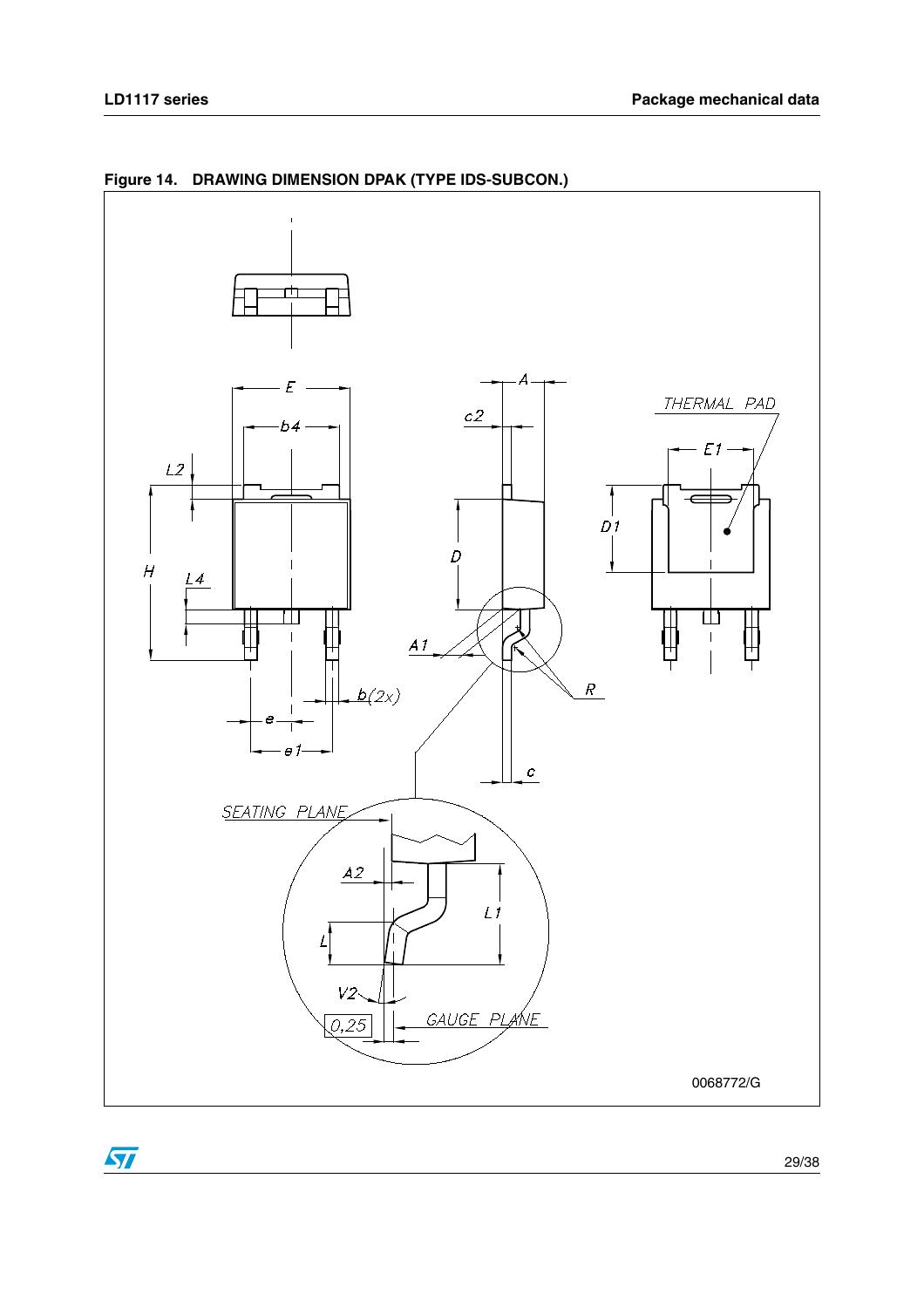|                |             | <b>TYPE STD-ST</b> |             | <b>TYPE FUJITSU-SUBCON.</b> |      |             | <b>TYPE IDS-SUBCON</b> |      |             |  |
|----------------|-------------|--------------------|-------------|-----------------------------|------|-------------|------------------------|------|-------------|--|
| DIM.           |             | mm.                |             |                             | mm.  |             |                        | mm.  |             |  |
|                | MIN.        | TYP.               | MAX.        | MIN.                        | TYP. | MAX.        | MIN.                   | TYP. | MAX.        |  |
| A              | 2.20        |                    | 2.40        | 2.25                        | 2.30 | 2.35        | 2.19                   |      | 2.38        |  |
| A1             | 0.90        |                    | 1.10        | 0.96                        |      | 1.06        | 0.89                   |      | 1.14        |  |
| A2             | 0.03        |                    | 0.23        | $\mathbf 0$                 |      | 0.10        | 0.03                   |      | 0.23        |  |
| b              | 0.64        |                    | 0.90        | 0.76                        |      | 0.86        | 0.64                   |      | 0.88        |  |
| b4             | 5.20        |                    | 5.40        | 5.28                        |      | 5.38        | 5.21                   |      | 5.46        |  |
| c              | 0.45        |                    | 0.60        | 0.46                        |      | 0.56        | 0.46                   |      | 0.58        |  |
| c2             | 0.48        |                    | 0.60        | 0.46                        |      | 0.56        | 0.46                   |      | 0.58        |  |
| D              | 6.00        |                    | 6.20        | 6.05                        |      | 6.15        | 5.97                   |      | 6.22        |  |
| D <sub>1</sub> |             | 5.10               |             | 5.27                        |      | 5.47        |                        | 5.20 |             |  |
| E              | 6.40        |                    | 6.60        | 6.55                        | 6.60 | 6.65        | 6.35                   |      | 6.73        |  |
| E <sub>1</sub> |             | 4.70               |             |                             | 4.77 |             |                        | 4.70 |             |  |
| е              |             | 2.28               |             | 2.23                        | 2.28 | 2.33        |                        | 2.28 |             |  |
| e1             | 4.40        |                    | 4.60        |                             |      |             | 4.51                   |      | 4.61        |  |
| H              | 9.35        |                    | 10.10       | 9.90                        |      | 10.30       | 9.40                   |      | 10.42       |  |
| L              | 1.00        |                    |             | 1.40                        |      | 1.60        | 0.90                   |      |             |  |
| L1             |             | 2.80               |             |                             |      |             | 2.50                   |      | 2.65        |  |
| L <sub>2</sub> |             | 0.80               |             | 1.03                        |      | 1.13        | 0.89                   |      | 1.27        |  |
| L4             | 0.60        |                    | 1.00        | 0.70                        |      | 0.90        | 0.64                   |      | 1.02        |  |
| R              |             | 0.20               |             |                             | 0.40 |             |                        | 0.20 |             |  |
| V <sub>2</sub> | $0^{\circ}$ |                    | $8^{\circ}$ | $0^{\circ}$                 |      | $8^{\circ}$ | $\mathbf{0}^{\circ}$   |      | $8^{\circ}$ |  |

**Table 18. DPAK MECHANICAL DATA**

Note: The DPAK package coming from the two subcontractors (Fujitsu and IDS) are fully compatible with the ST's package suggested footprint.

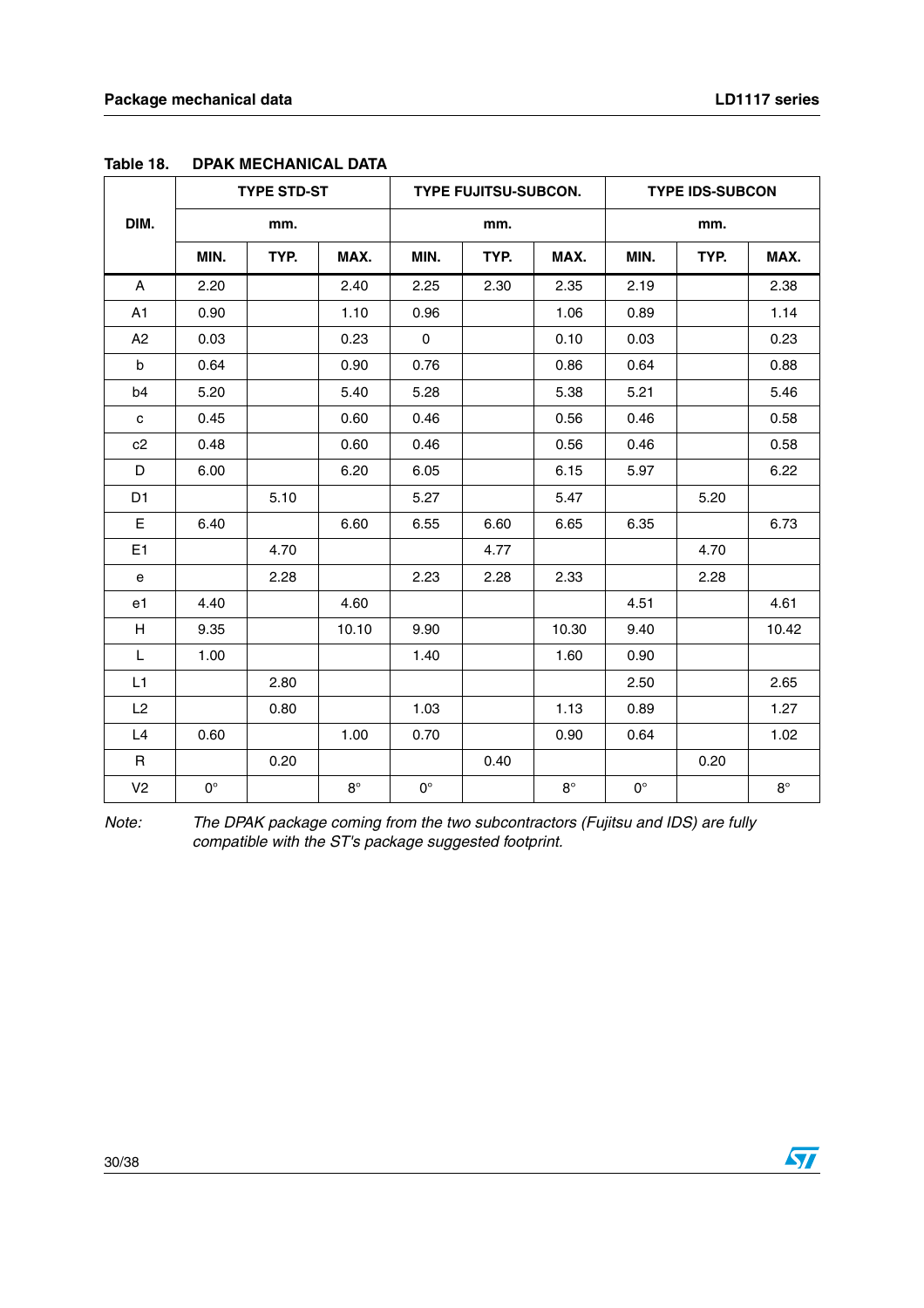

### **Figure 15. DPAK FOOTPRINT RECOMMENDED DATA**

#### **Table 19. FOOTPRINT DATA**

| <b>VALUES</b> |      |       |  |  |  |  |
|---------------|------|-------|--|--|--|--|
|               | mm.  | inch. |  |  |  |  |
| Α             | 6.70 | 0.264 |  |  |  |  |
| B             | 6.70 | 0.64  |  |  |  |  |
| C             | 1.8  | 0.070 |  |  |  |  |
| D             | 3.0  | 0.118 |  |  |  |  |
| E             | 1.60 | 0.063 |  |  |  |  |
| F             | 2.30 | 0.091 |  |  |  |  |
| G             | 2.30 | 0.091 |  |  |  |  |

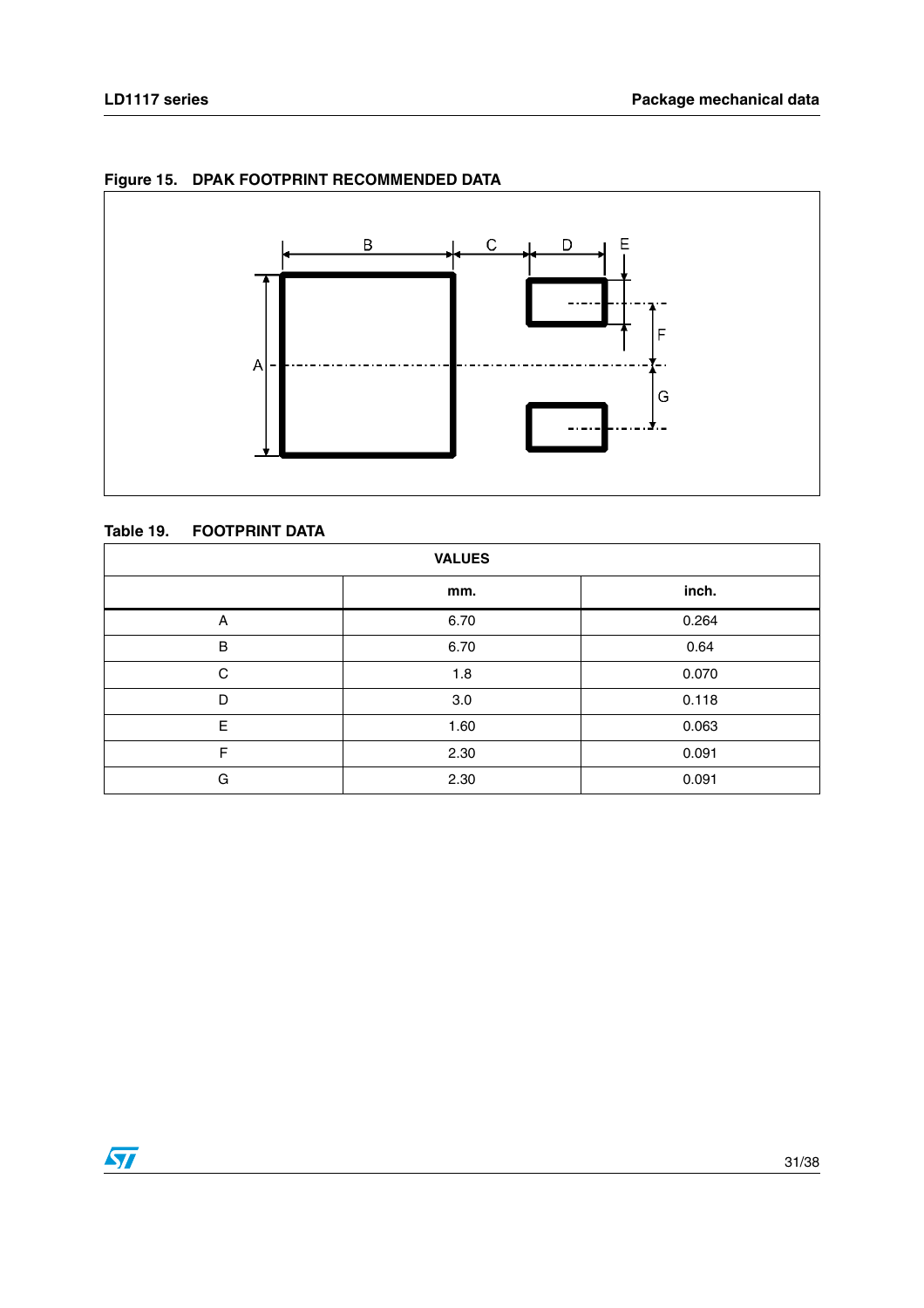$\overline{\phantom{a}}$ 

| <b>IU-ZZU MEUNANIUAL DA I A</b> |       |            |       |       |       |       |
|---------------------------------|-------|------------|-------|-------|-------|-------|
|                                 |       | mm.        |       |       |       |       |
| DIM.                            | MIN.  | <b>TYP</b> | MAX.  | MIN.  | TYP.  | MAX.  |
| A                               | 4.40  |            | 4.60  | 0.173 |       | 0.181 |
| C                               | 1.23  |            | 1.32  | 0.048 |       | 0.051 |
| D                               | 2.40  |            | 2.72  | 0.094 |       | 0.107 |
| D <sub>1</sub>                  |       | 1.27       |       |       | 0.050 |       |
| E                               | 0.49  |            | 0.70  | 0.019 |       | 0.027 |
| F                               | 0.61  |            | 0.88  | 0.024 |       | 0.034 |
| F <sub>1</sub>                  | 1.14  |            | 1.70  | 0.044 |       | 0.067 |
| F <sub>2</sub>                  | 1.14  |            | 1.70  | 0.044 |       | 0.067 |
| G                               | 4.95  |            | 5.15  | 0.194 |       | 0.203 |
| G1                              | 2.4   |            | 2.7   | 0.094 |       | 0.106 |
| H2                              | 10.0  |            | 10.40 | 0.393 |       | 0.409 |
| L2                              |       | 16.4       |       |       | 0.645 |       |
| L4                              | 13.0  |            | 14.0  | 0.511 |       | 0.551 |
| L <sub>5</sub>                  | 2.65  |            | 2.95  | 0.104 |       | 0.116 |
| L6                              | 15.25 |            | 15.75 | 0.600 |       | 0.620 |
| L7                              | 6.2   |            | 6.6   | 0.244 |       | 0.260 |
| L9                              | 3.5   |            | 3.93  | 0.137 |       | 0.154 |
| DIA.                            | 3.75  |            | 3.85  | 0.147 |       | 0.151 |



### **TO-220 MECHANICAL DATA**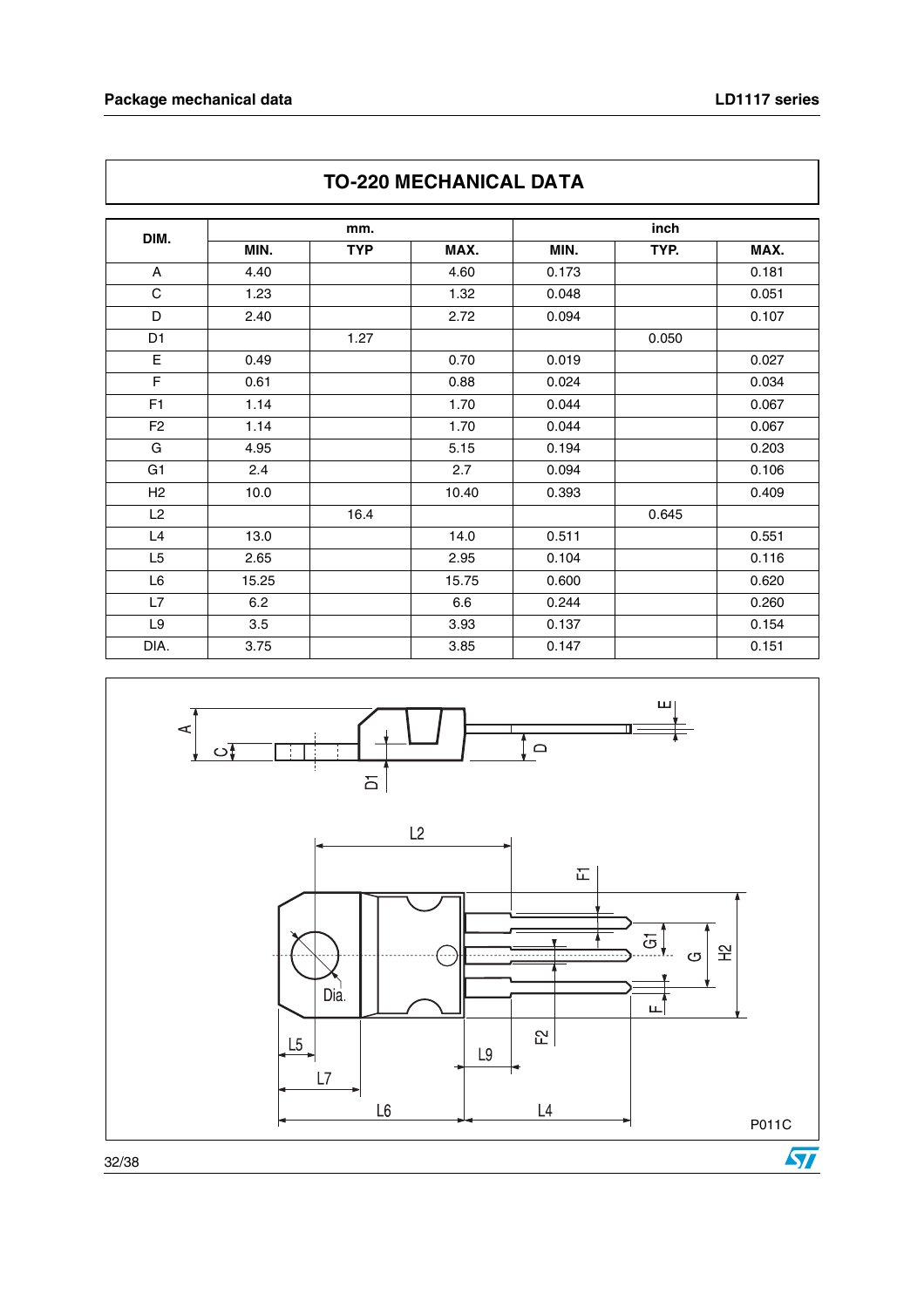| Tape & Heel OOTZZO MEOHANIOAL DATA |      |            |                |       |       |        |
|------------------------------------|------|------------|----------------|-------|-------|--------|
| DIM.                               |      | mm.        |                |       |       |        |
|                                    | MIN. | <b>TYP</b> | MAX.           | MIN.  | TYP.  | MAX.   |
| A                                  |      |            | 330            |       |       | 12.992 |
| С                                  | 12.8 | 13.0       | 13.2           | 0.504 | 0.512 | 0.519  |
| D                                  | 20.2 |            |                | 0.795 |       |        |
| ${\sf N}$                          | 60   |            |                | 2.362 |       |        |
| T                                  |      |            | 14.4           |       |       | 0.567  |
| Ao                                 | 6.73 | 6.83       | 6.93           | 0.265 | 0.269 | 0.273  |
| Bo                                 | 7.32 | 7.42       | 7.52           | 0.288 | 0.292 | 0.296  |
| Ko                                 | 1.78 |            | $\overline{c}$ | 0.070 |       | 0.078  |
| Po                                 | 3.9  | 4.0        | 4.1            | 0.153 | 0.157 | 0.161  |
| P                                  | 7.9  | 8.0        | 8.1            | 0.311 | 0.315 | 0.319  |



### **Tape & Reel SOT223 MECHANICAL DATA**

33/38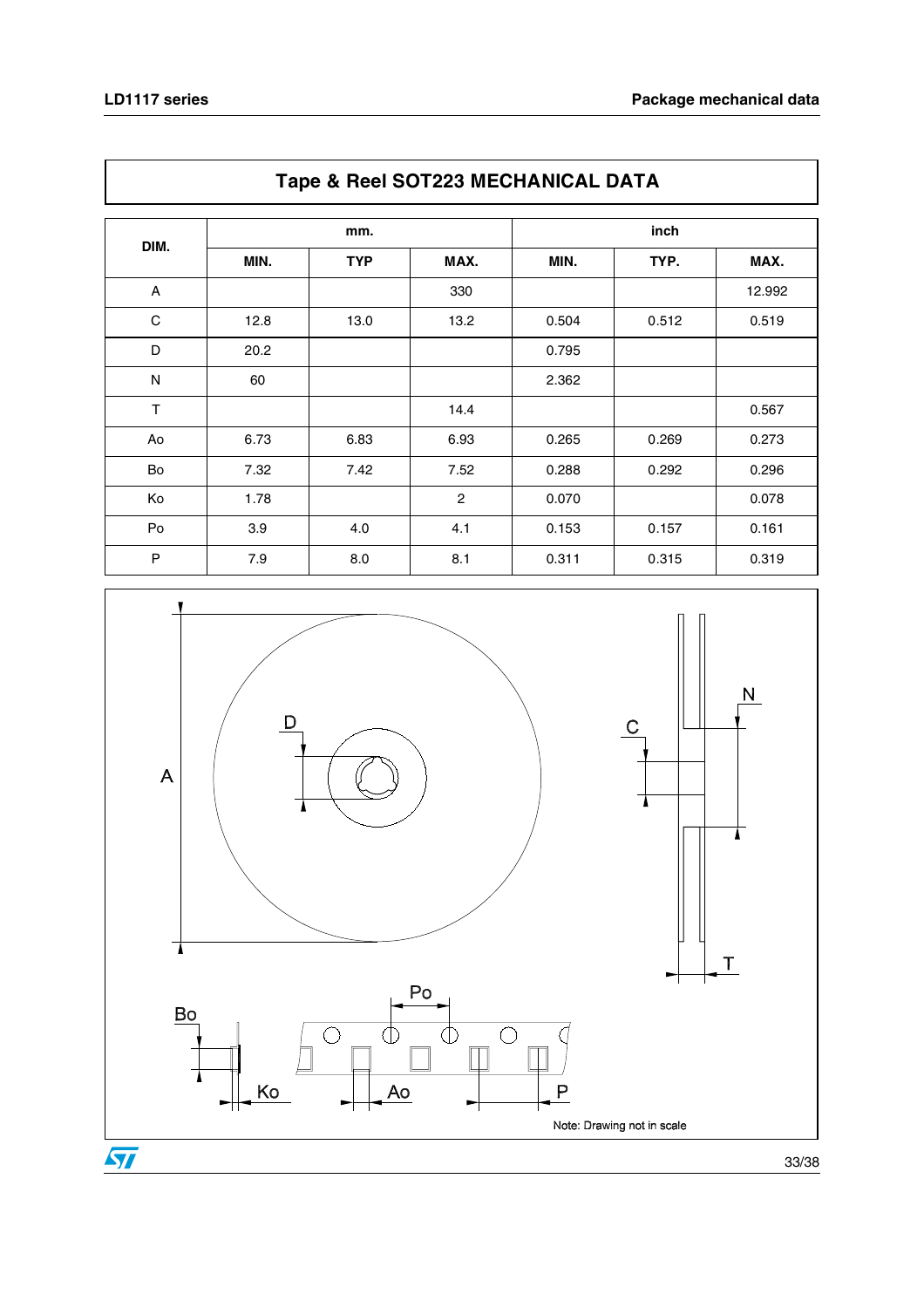$\sqrt{2}$ 

|                           | Tape & Reel SO-8 MECHANICAL DATA |            |      |       |      |        |  |
|---------------------------|----------------------------------|------------|------|-------|------|--------|--|
|                           |                                  | mm.        |      | inch  |      |        |  |
| DIM.                      | MIN.                             | <b>TYP</b> | MAX. | MIN.  | TYP. | MAX.   |  |
| $\boldsymbol{\mathsf{A}}$ |                                  |            | 330  |       |      | 12.992 |  |
| $\mathbf C$               | 12.8                             |            | 13.2 | 0.504 |      | 0.519  |  |
| D                         | 20.2                             |            |      | 0.795 |      |        |  |
| ${\sf N}$                 | 60                               |            |      | 2.362 |      |        |  |
| T                         |                                  |            | 22.4 |       |      | 0.882  |  |
| Ao                        | 8.1                              |            | 8.5  | 0.319 |      | 0.335  |  |
| Bo                        | 5.5                              |            | 5.9  | 0.216 |      | 0.232  |  |
| Ko                        | 2.1                              |            | 2.3  | 0.082 |      | 0.090  |  |
| Po                        | 3.9                              |            | 4.1  | 0.153 |      | 0.161  |  |
| P                         | 7.9                              |            | 8.1  | 0.311 |      | 0.319  |  |

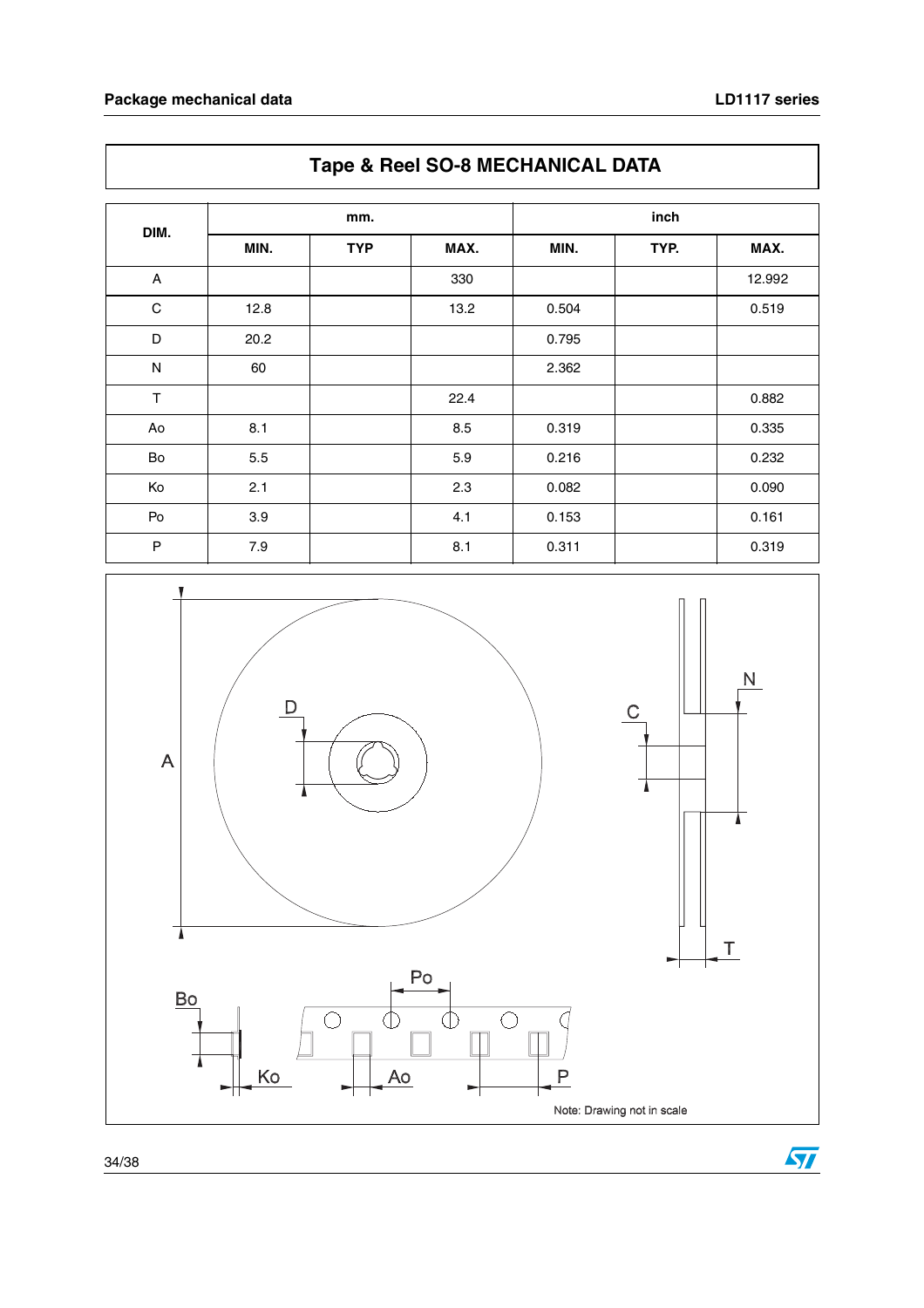| Tape & Hech Dr ART FRAMEOHAMOAL DATA |       |            |       |       |       |        |
|--------------------------------------|-------|------------|-------|-------|-------|--------|
| DIM.                                 |       | mm.        |       |       |       |        |
|                                      | MIN.  | <b>TYP</b> | MAX.  | MIN.  | TYP.  | MAX.   |
| A                                    |       |            | 330   |       |       | 12.992 |
| C                                    | 12.8  | 13.0       | 13.2  | 0.504 | 0.512 | 0.519  |
| D                                    | 20.2  |            |       | 0.795 |       |        |
| N                                    | 60    |            |       | 2.362 |       |        |
| $\mathsf T$                          |       |            | 22.4  |       |       | 0.882  |
| Ao                                   | 6.80  | 6.90       | 7.00  | 0.268 | 0.272 | 0.2.76 |
| Bo                                   | 10.40 | 10.50      | 10.60 | 0.409 | 0.413 | 0.417  |
| Ko                                   | 2.55  | 2.65       | 2.75  | 0.100 | 0.104 | 0.105  |
| Po                                   | 3.9   | 4.0        | 4.1   | 0.153 | 0.157 | 0.161  |
| P                                    | 7.9   | 8.0        | 8.1   | 0.311 | 0.315 | 0.319  |



### **Tape & Reel DPAK-PPAK MECHANICAL DATA**

35/38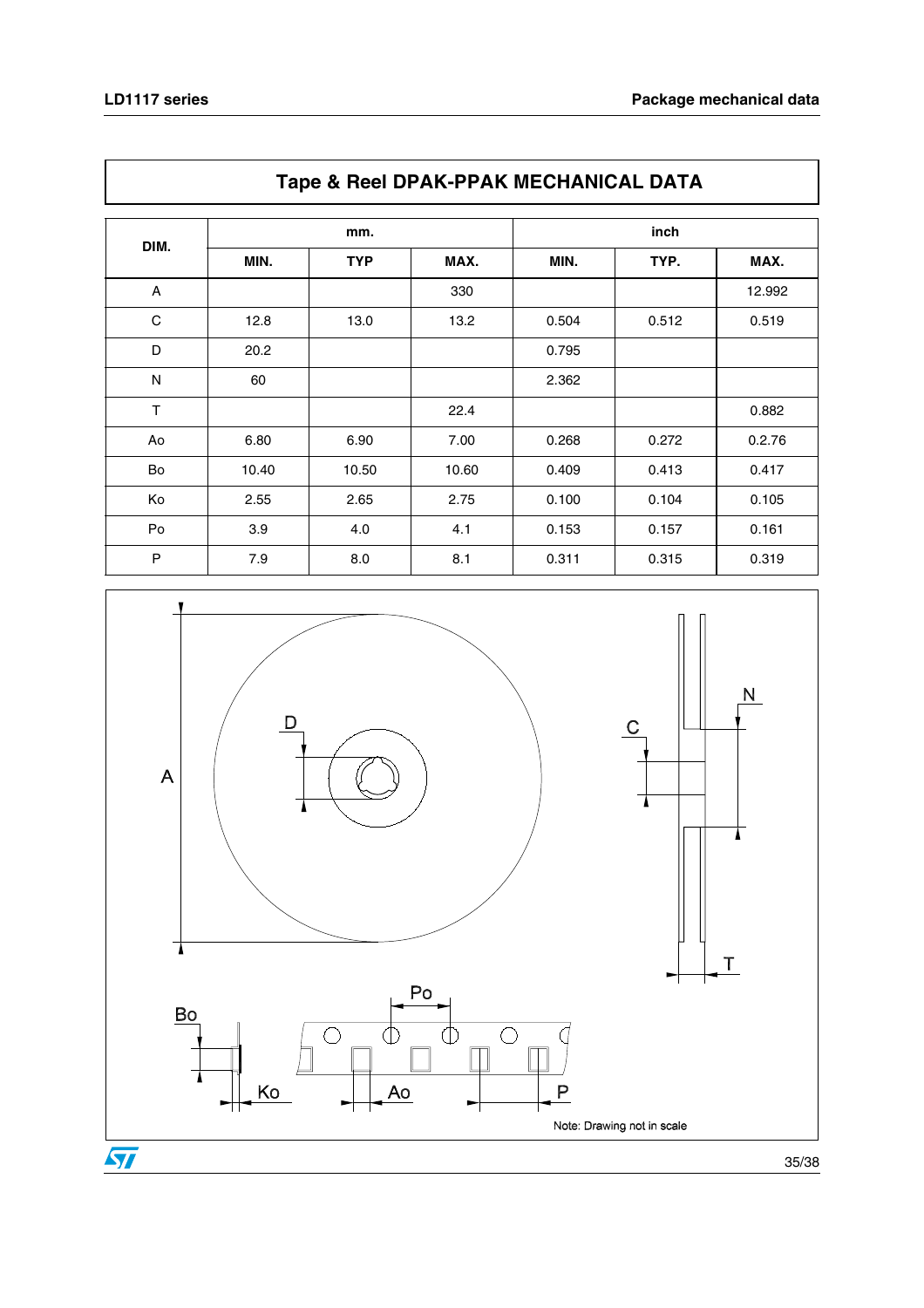# <span id="page-35-0"></span>**8 Order code**

#### **Table 20. Order code**

| <b>Part numbers</b> |                  |                 |               |                |                         |  |  |
|---------------------|------------------|-----------------|---------------|----------------|-------------------------|--|--|
| <b>SOT-223</b>      | $SO-8$           | <b>DPAK</b>     | DPAK (T&R)    | <b>TO-220</b>  | Output<br>voltage       |  |  |
| LD1117S12TR         | LD1117D12TR (*)  | LD1117DT12 (*)  | LD1117DT12TR  | LD1117V12 (*)  | 1.2V                    |  |  |
| LD1117S12CTR(*)     | LD1117D12CTR(*)  | LD1117DT12C (*) |               | LD1117V12C (*) | 1.2V                    |  |  |
| LD1117S18TR         | LD1117D18TR (*)  | LD1117DT18      | LD1117DT18TR  | LD1117V18      | 1.8V                    |  |  |
| LD1117S18CTR(*)     | LD1117D18CTR(*)  | LD1117DT18C     | LD1117DT18CTR | LD1117V18C (*) | 1.8V                    |  |  |
| LD1117S25TR         | LD1117D25TR (*)  | LD1117DT25      | LD1117DT25TR  | LD1117V25      | 2.5V                    |  |  |
| LD1117S25CTR        | LD1117D25CTR(*)  | LD1117DT25C     | LD1117DT25CTR | LD1117V25C     | 2.5V                    |  |  |
| LD1117S28TR         | LD1117D28TR (*)  |                 | LD1117DT28TR  |                | 2.85V                   |  |  |
| LD1117S30TR         | LD1117D30TR (*)  |                 |               |                | 3 V                     |  |  |
| LD1117S33TR         | LD1117D33TR      | LD1117DT33      | LD1117DT33TR  | LD1117V33      | 3.3V                    |  |  |
| LD1117S33CTR        | LD1117D33CTR     | LD1117DT33C     | LD1117DT33CTR | LD1117V33C     | 3.3V                    |  |  |
| LD1117S50TR         | LD1117D50TR      | LD1117DT50      | LD1117DT50TR  | LD1117V50      | 5 V                     |  |  |
| LD1117S50CTR        | LD1117D50CTR (*) | LD1117DT50C     | LD1117DT50CTR |                | 5 V                     |  |  |
| <b>LD1117STR</b>    | LD1117DTR(*)     | <b>LD1117DT</b> | LD1117DTTR    | <b>LD1117V</b> | ADJ FROM<br>1.25 TO 15V |  |  |
| LD1117SC-R          | LD1117DC-R (*)   | LD1117DTC (*)   | LD1117DTC-R   | LD1117VC (*)   | ADJ FROM<br>1.25 TO 15V |  |  |

(\*) Available on request.

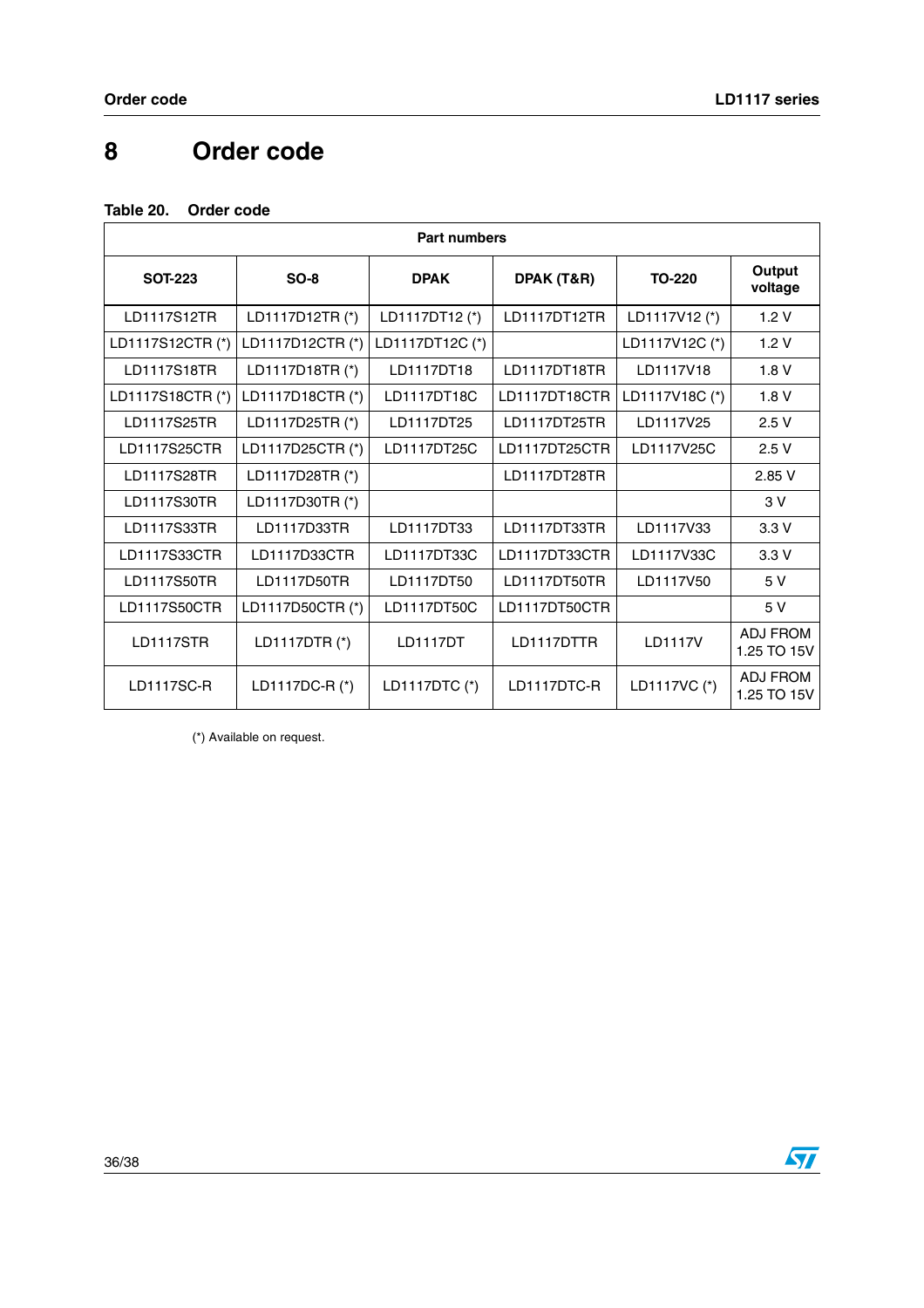# <span id="page-36-0"></span>**9 Revision history**

| Date        | <b>Revision</b> | <b>Changes</b>                                                |
|-------------|-----------------|---------------------------------------------------------------|
| 22-Sep-2004 | 15              | Add new Part Number #12C; Typing Error: Note on table 2.      |
| 25-Oct-2004 | 16              | Add V <sub>ref</sub> Reference Voltage on Table 12.           |
| 18-Jul-2005 | 17              | The DPAK Mechanical Data has been updated.                    |
| 25-Nov-2005 | 18              | The TO220FM Package has been removed.                         |
| 14-Dec-2005 | 19              | The $T_{op}$ on Table 2 has been updated.                     |
| 06-Dec-2006 | 20              | DPAK mechanical data has been updated and add footprint data. |

### **Table 21. Document revision history**